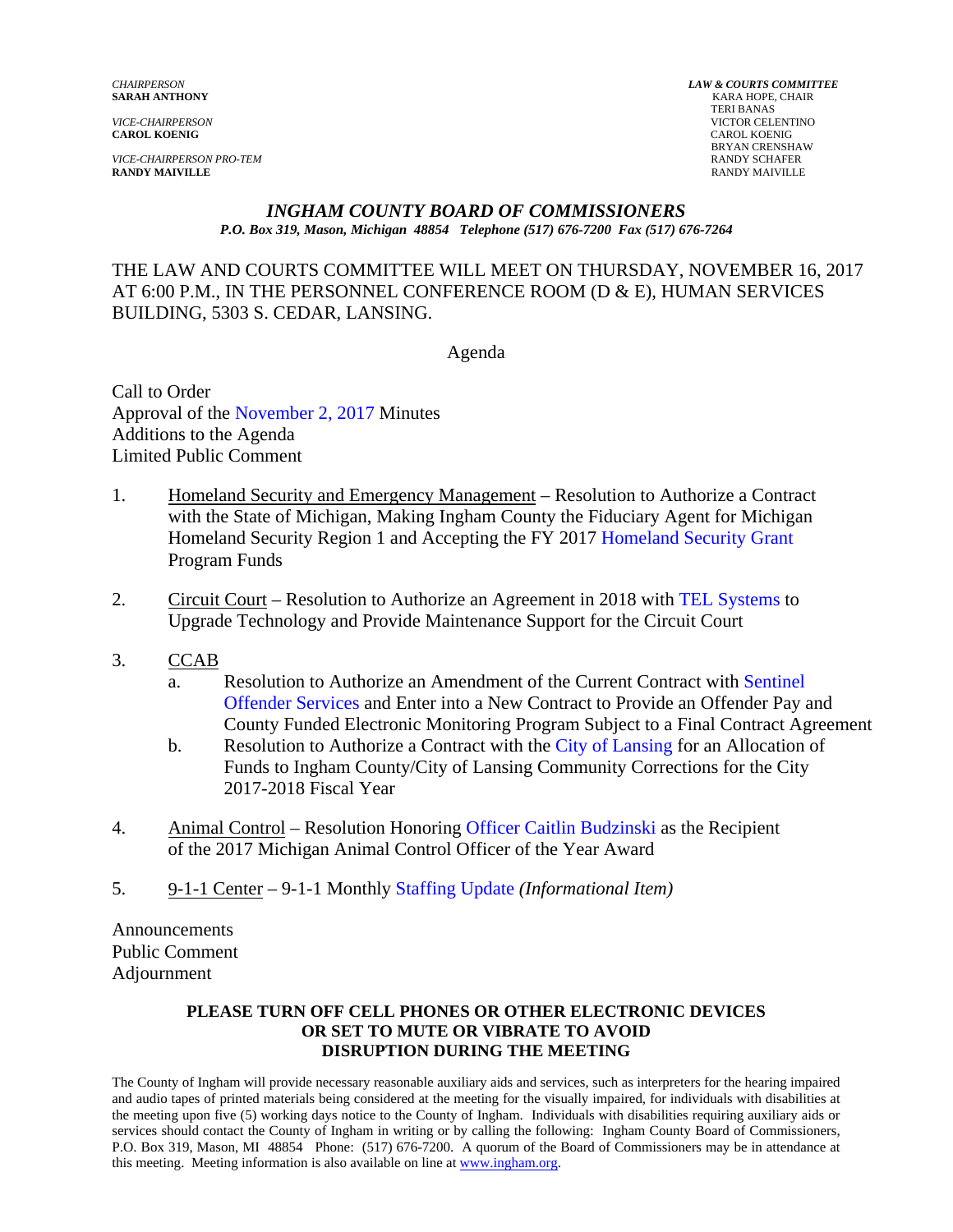# LAW & COURTS COMMITTEE November 2, 2017 Draft Minutes

<span id="page-1-0"></span>

| <b>Members Present:</b> | Hope, Celentino, Crenshaw, Koenig (arrived at 6:03 pm), Maiville, and |
|-------------------------|-----------------------------------------------------------------------|
|                         | Schafer                                                               |

Members Absent: Banas

Others Present: Scott LeRoy, Teri Morton, Liz Kane, and others

The meeting was called to order by Chairperson Hope at 6:00 p.m. in Personnel Conference Room D & E of the Human Services Building, 5303 S. Cedar Street, Lansing, Michigan.

### Approval of the October 12, 2017 Minutes

MOVED BY COMM. CRENSHAW, SUPPORTED BY COMM. MAIVILLE, TO APPROVE THE MINUTES OF THE OCTOBER 12, 2017 LAW AND COURTS COMMITTEE MEETING.

THE MOTION CARRIED UNANIMOUSLY. Absent: Commissioners Banas, Koenig

Addition to the Agenda –

7. Sheriff's Office - Resolution to Honor Lieutenant Tim O'Neill of the Ingham County Sheriff's Office

### Substitute –

 6. Law & Courts Committee – Resolution to Accept a Consolidated Plan to Meet the Michigan Indigent Defense Commission (MIDC) Minimum Standards and to Create a New Fund within the Chart of Accounts for Purposes of Accepting Grant Funds from the MIDC

### Limited Public Comment

Scott LeRoy, Deputy Court Administrator 30<sup>th</sup> Circuit Court Juvenile Division, addressed the Committee in order to provide an update regarding human trafficking.

Mr. LeRoy stated that several years ago State Senator Judy Emmons had created a package of legislation that prevented children under the age of 18 from being charged with prostitution, and instead would be charged with dependency.

Commissioner Koenig arrived at 6:03 pm.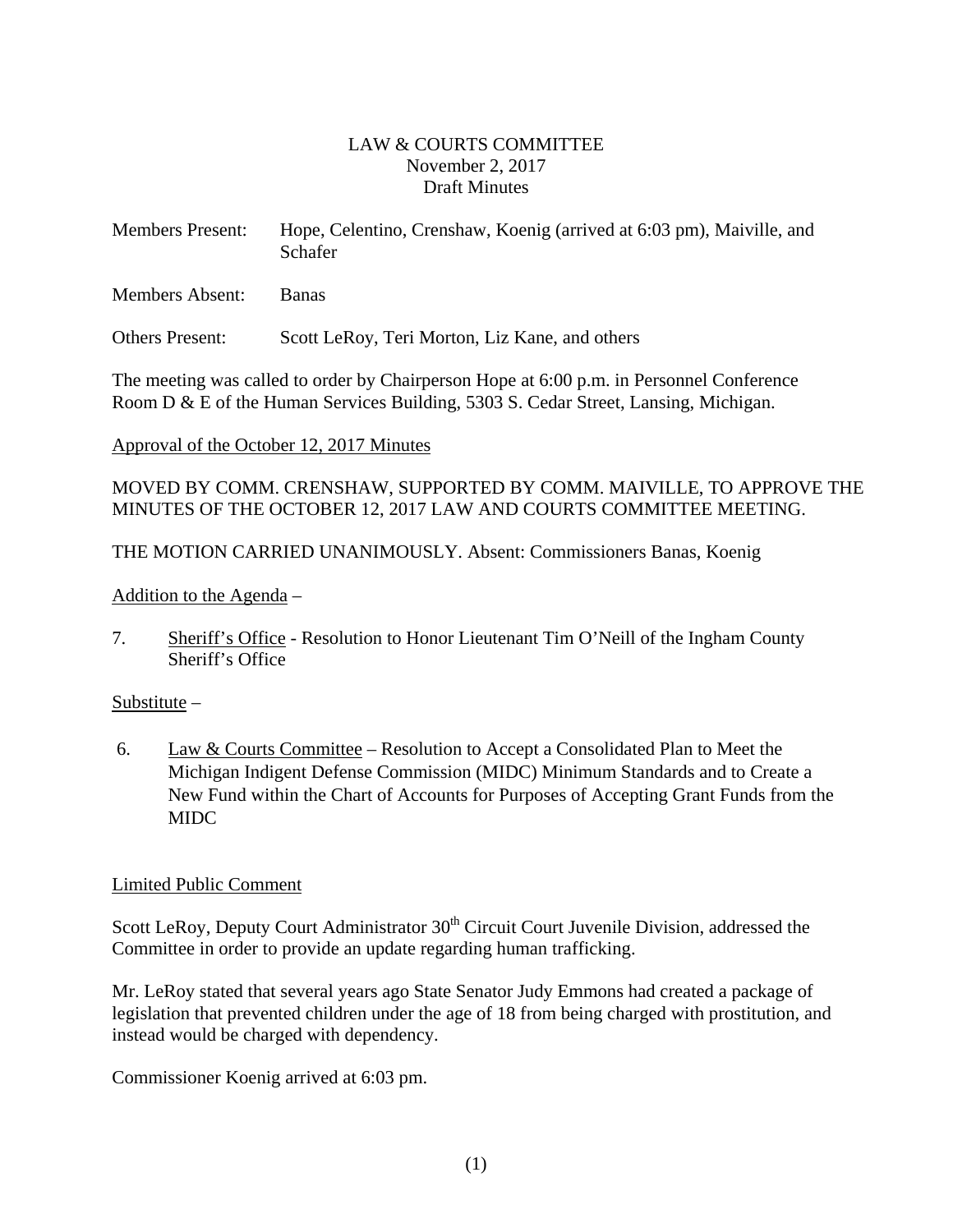Mr. LeRoy explained that dependency was the third area of the juvenile code/child welfare code, following delinquency and neglect. He stated that dependency was designed for girls and boys who were involved with the commercial sex industry.

Mr. LeRoy stated that several years ago the 30<sup>th</sup> Circuit Court, along with the Ingham County Sheriff's Office, the Lansing Police Department (LPD) and the FBI, had established a work group to specifically address human trafficking in Ingham County. He further stated that the work group focused largely on the prosecution of people that were exploiting young people in the community.

Mr. LeRoy stated that the work group had switched its focus, because while they felt they were successful in prosecuting perpetrators, they were not doing enough for victims in the aftermath. He further stated that, as a result, the work group was in the process of developing a treatment court to work with girls and boys that had been exploited through commercial sex trafficking.

Mr. LeRoy stated that after an eight month research and development process, the Court had just accepted the first dependency petition in Ingham County. He further stated that there was no other court in the State of Michigan that was as comprehensive, and provided as much continuity as this new treatment court.

Mr. LeRoy stated that Judge Laura Baird would serve as the presiding judge over the treatment court.

Commissioner Crenshaw asked who would be responsible for processing the petitions for the new treatment court.

Mr. LeRoy explained that the court would follow the same process for dependency as it would for an abuse or neglect case.

Mr. LeRoy stated that the Circuit Court would be hosting the first comprehensive training for frontline staff; including members of the school district, the Prosecutor's Office, LPD, the Sheriff's Department, and Child Welfare Services, in order to train frontline staff on how to respond, educate them about trafficking and inform them about specific steps the court would take.

Commissioner Schafer asked how these cases come to the court's attention if the children were not in school.

Mr. LeRoy stated that there were several different avenues through which a case would come to the Court's attention. He further stated that all young people and suspected males would go through a screening process designed to alert the court of the trafficking possibility.

Mr. LeRoy stated that the Department of Health and Human Services (DHHS), School Districts and Detention Centers all followed a similar screening protocol.

Discussion.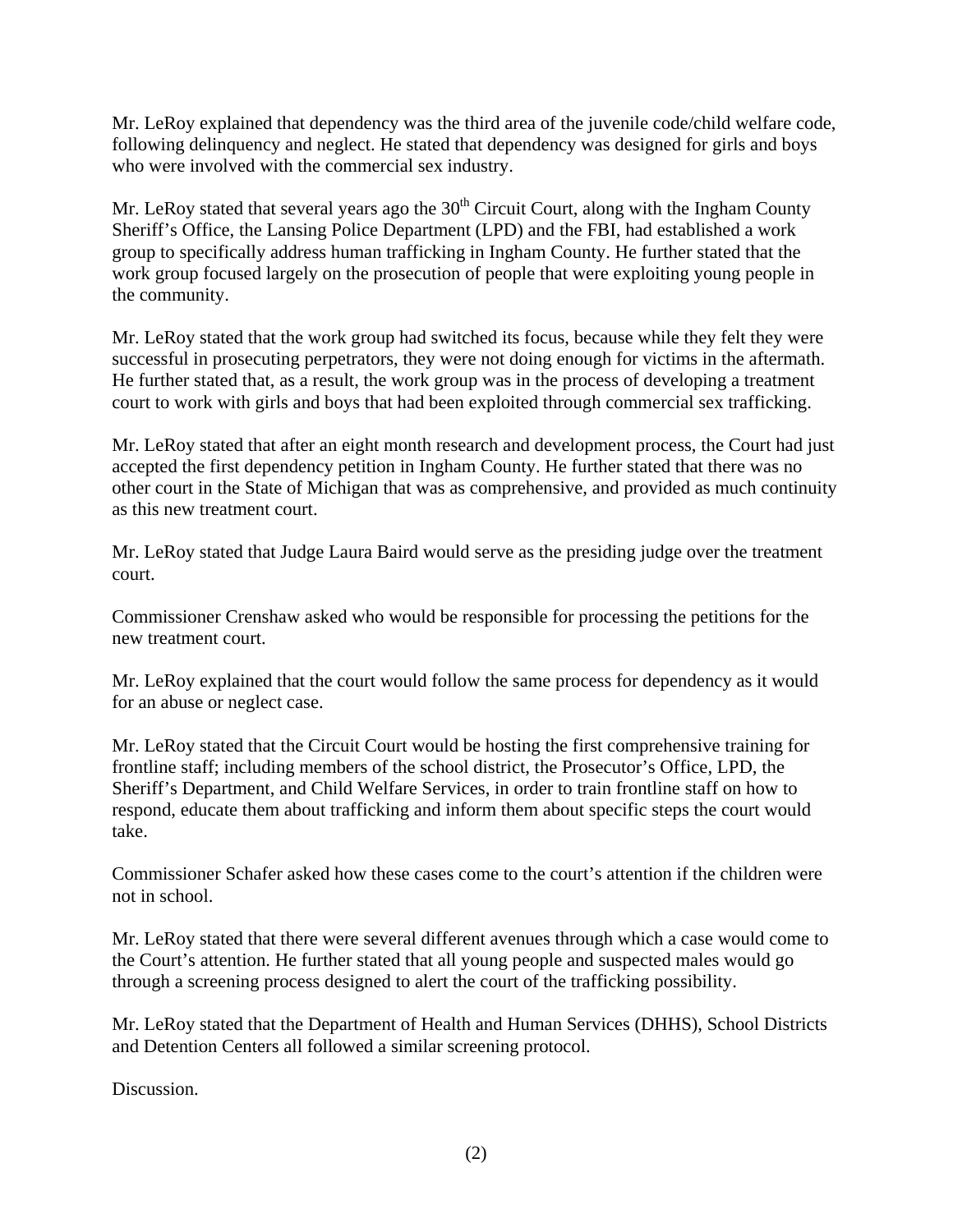Commissioner Schafer asked what, if anything, would appear on the record of a young person involved in the treatment court.

Mr. LeRoy stated that in the past, young people would come under jurisdiction as an accused, rather than a victim. He further stated that the new dependency avenue would create a situation where they come in as a victim.

Discussion.

Commissioner Koenig asked when the initial training would take place.

Mr. LeRoy stated that it would take place November 8, 2017 at the Veterans Memorial Courthouse.

Commissioner Koenig asked who would be receiving the training.

Mr. LeRoy stated that the training would be given to front line staff who worked with children.

Commissioner Koenig asked which departments would be participating in the training.

Mr. LeRoy stated that the invitation for the training had been widely distributed, including school systems, police departments, DHHS, Child Welfare, the Court, and the Prosecutor's Office.

Chairperson Hope asked what specifically the treatment consisted of.

Mr. LeRoy stated that curriculum was called "Seeking Safety", and was used for many PTSD and sexual assault victims. He explained a five phase system for participants.

Discussion.

Chairperson Hope asked how the program is being funded.

Mr. LeRoy stated that it was funded by the Juvenile Justice Millage, and matched by Child Care Fund dollars.

# MOVED BY COMM. MAIVILLE, SUPPORTED BY COMM. SCHAFER, TO APPROVE A CONSENT AGENDA CONSISTING OF THE FOLLOWING ITEMS:

- 1. Homeland Security and Emergency Management Resolution to Purchase a Handheld Night/Thermal Imaging Camera (FLIR) for the Ingham County Office of Homeland Security & Emergency Management
- 2. Circuit Court Juvenile Division Resolution to Amend Resolution #17-390 to Reflect Correct Rates for Legal Counsel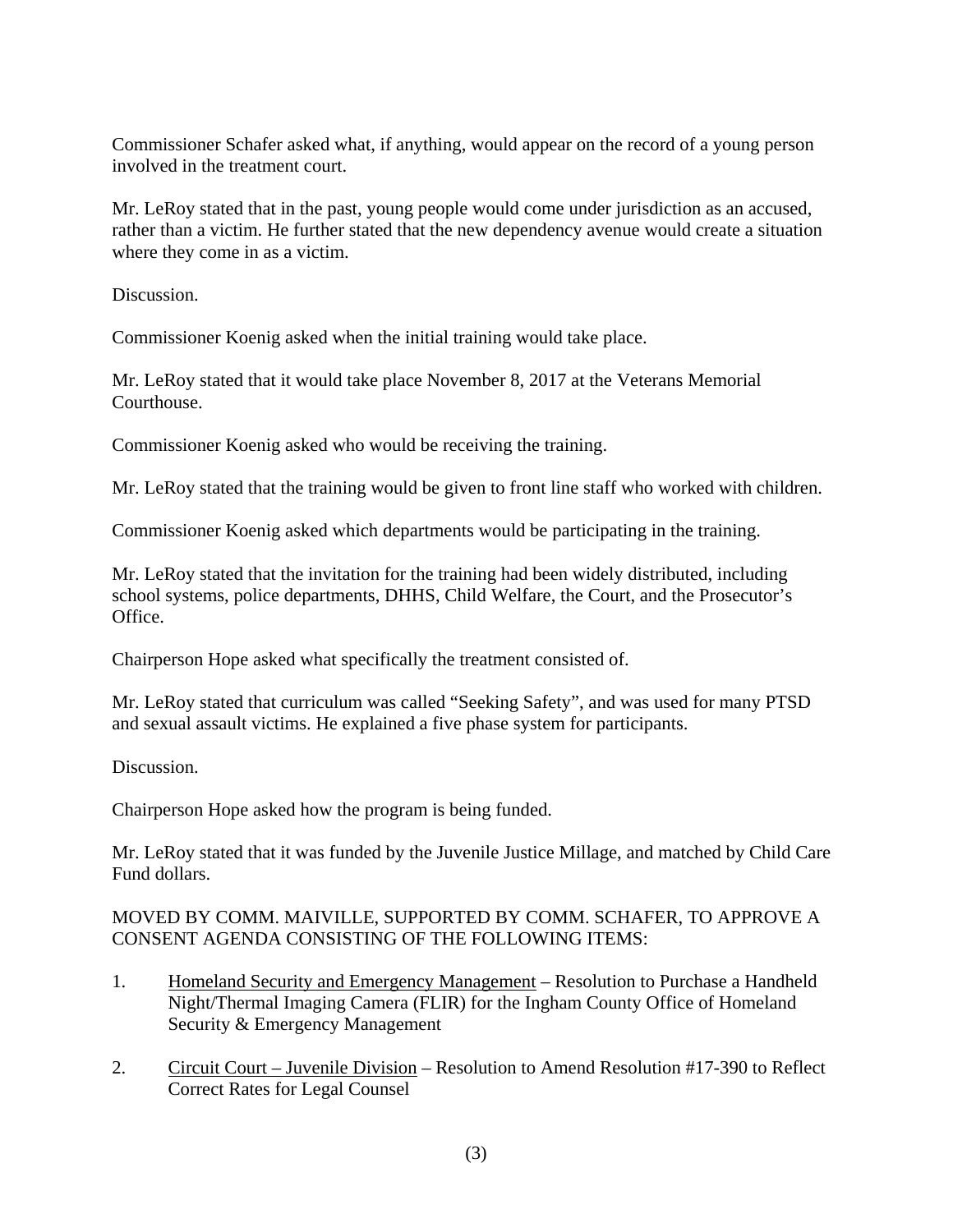- 3. Circuit Court
	- a. Resolution to Amend Resolution #17-370 Accepting the FY 2018 Swift and Sure Sanctions Probation Program Grant
	- b. Resolution to Amend Resolution #17-371 Accepting the FY 2018 Felony Michigan Mental Health Court Grant Program Operational Grant
- 4. Probate Court Resolution to Authorize an Agreement with TEL Systems to Upgrade Technology and Provide Maintenance Support for the Probate Court Courtrooms
- 5. 9-1-1 Center
	- a. Resolution to Authorize a Contract with Adams Outdoor to Provide Recruitment Advertising for the Ingham County 9-1-1 Central Dispatch Center
	- b. Resolution to Authorize a Contract with PM Technologies for Maintenance of 9-1-1 Public Safety Radio Communications Tower Sites, Uninterrupted Power Supply Units, and Replacement of Batteries
- 7. Sheriff's Office Resolution to Honor Lieutenant Tim O'Neill of the Ingham County Sheriff's Office.

THE MOTION CARRIED UNANIMOUSLY. Absent: Commissioner Banas

THE MOTION TO APPROVE THE ITEMS ON THE CONSENT AGENDA CARRIED UNANIMOUSLY. Absent: Commissioner Banas

6. Law & Courts Committee – Resolution to Accept a Consolidated Plan to Meet the Michigan Indigent Defense Commission (MIDC) Minimum Standards and to Create a New Fund within the Chart of Accounts for Purposes of Accepting Grant Funds from the MIDC

# MOVED BY COMM. CRENSHAW, SUPPORTED BY COMM. MAIVILLE, TO APPROVE THE RESOLUTION.

Chairperson Hope stated that this had been a lengthy process intended to comply with the State's changes to the Indigent Defense requirements and furthermore, that there were significant financial impacts associated with it, which could be confusing.

Teri Morton, Deputy Controller, explained that the Ingham Indigent Defense Committee had decided that the best way to comply with the State's standards was to convert to a Public Defender's Office. She explained that the office would be comprised of staff from Ingham County, the City of Lansing and the City of East Lansing.

Ms. Morton stated that both Lansing and East Lansing had signed on in support of the plan and that the issue at hand was the funding of the office. She further stated that the office would consist of 26 attorneys plus support staff, and that this represented the majority of the cost.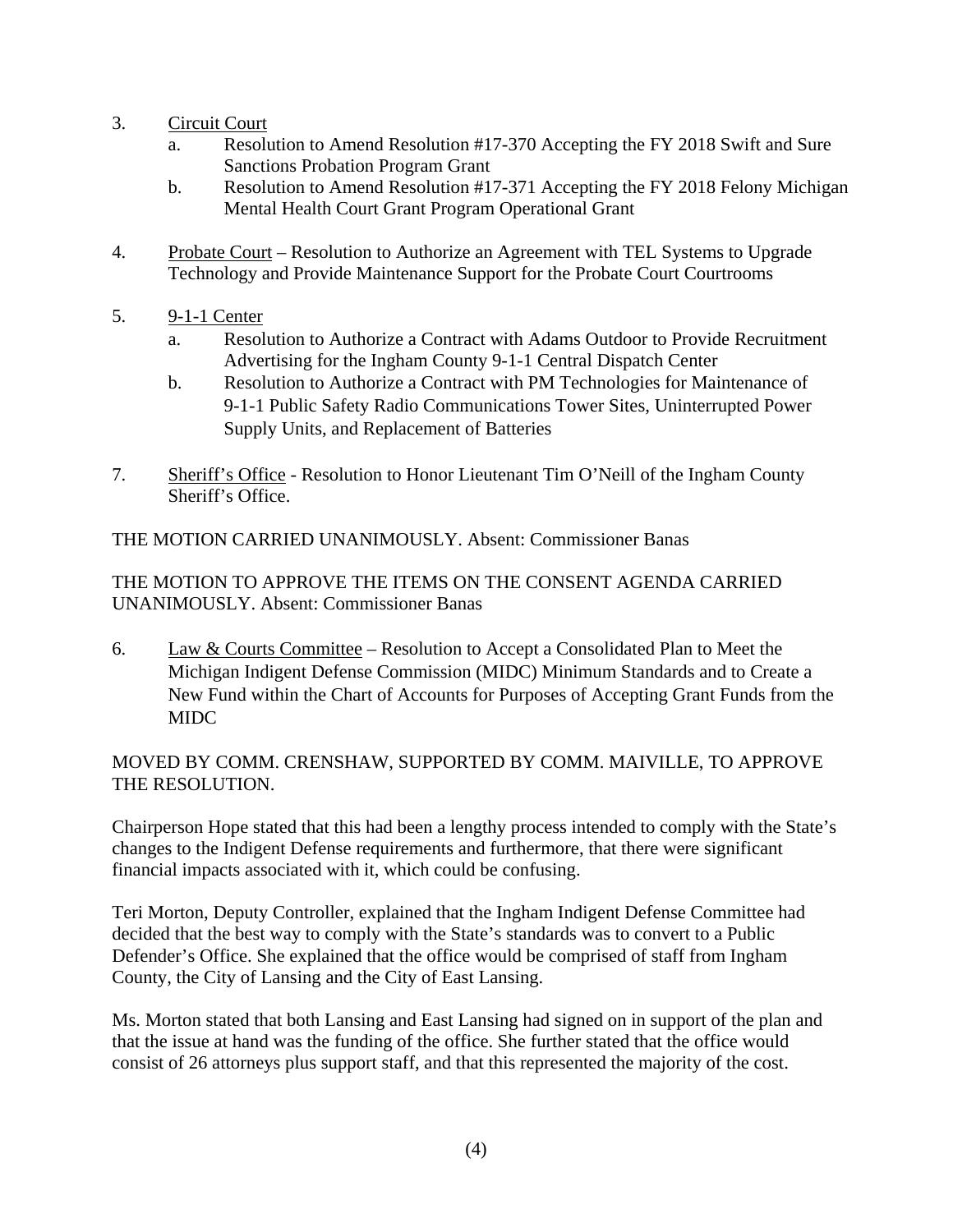Ms. Morton stated that there were also costs associated with renting space for this office, computer equipment and a document management system. She stated that the over-all cost of the plan was approximately \$5,581,000. She further stated that the local share was based on what Lansing, East Lansing and Ingham County currently paid.

Ms. Morton stated that Lansing, East Lansing and Ingham County would pay \$902,000, and that the balance of approximately \$4,000,000 would be paid by the State of Michigan. She further stated that while the County must file a plan by November 20, 2017, there would be no requirement to implement the plan until funding was provided.

Ms. Morton stated that once funding was provided, the County had 180 days to implement the plan.

Chairperson Hope stated that Berrien County had implemented their plan fairly quickly. She further stated that she believed that Ingham County would need only to hire the Chief Public Defender and then allow that person to hire staff with the assistance of Human Resources.

Commissioner Schafer asked why there was such a significant disparity between what Ingham County was required to pay compared to the relatively small portion required of Lansing and East Lansing.

Ms. Morton stated that the majority of the cost was from the Circuit Court and that the Circuit Court heard cases from all the units.

Commissioner Schafer asked why indigent attorney services were not offered at District Court.

Ms. Morton stated that these services were offered at District Court, however District Court had far fewer cases than Circuit Court, and the cases themselves were less severe.

Discussion.

THE MOTION CARRIED UNANIMOUSLY. Absent: Commissioner Banas

Announcements

None

Public Comment

None.

Adjournment

The meeting was adjourned at 6:24 p.m.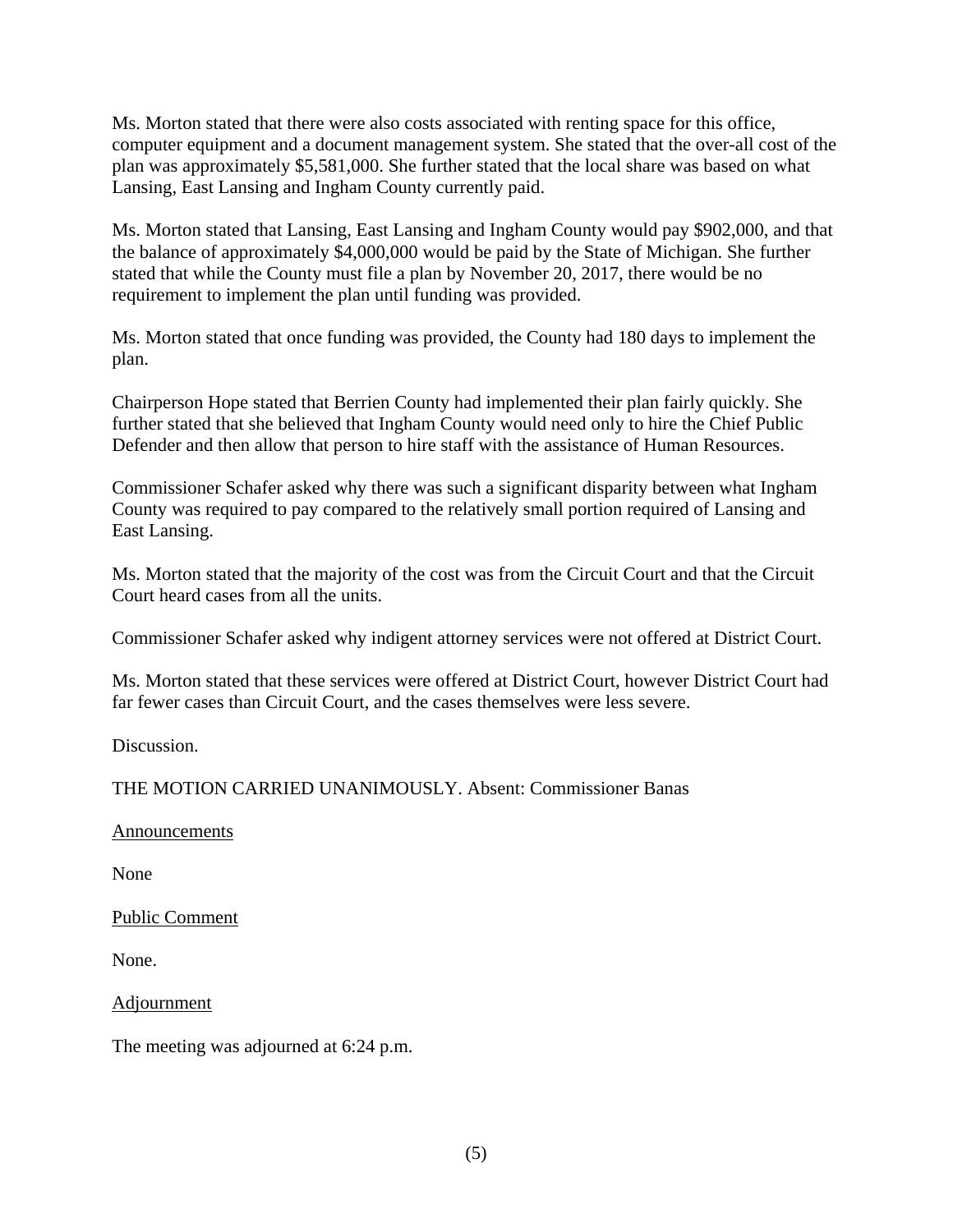# **NOVEMBER 16, 2017 LAW & COURTS AGENDA STAFF REVIEW SUMMARY**

# **RESOLUTION ACTION ITEMS:**

### **The Deputy Controller recommends approval of the following resolutions:**

*1. Ingham County Office of Homeland Security and Emergency Management – Resolution to Authorize a Contract with the State of Michigan, Making Ingham County the Fiduciary Agent for Michigan Homeland Security Region 1 and Accepting the FY 2017 Homeland Security Grant Program Funds*

This resolution will authorize entering into a contract with the State of Michigan, establishing Ingham County as the fiduciary agent for the FY 2017 Department of Homeland Security, Homeland Security Grant Program, and the acceptance of \$1,018,419 for the time period of September 1, 2017 to May 31, 2020.

The purpose of this contract is to provide federal pass-through funds to the Region 1 Homeland Security Planning Board through Ingham County. The FY 2017 HSGP covers eligible costs from September 1, 2017 to May 31, 2020. At least \$254,605 of award funds must be dedicated toward Law Enforcement Terrorism Prevention Activities (LETPA). A maximum of \$509,209 of award funds may be used for personnel and personnel-related activities. A maximum of up to 5% of State Homeland Security Program (SHSP) funds awarded may be retained and used solely for management and administration (M&A) purposes associated with the SHSP Award. This 5% will be retained by Ingham County for M&A purposes.

See attached memo for additional information.

*2. Circuit Court – Resolution to Authorize an Agreement in 2018 with TEL Systems to Upgrade Technology and Provide Maintenance Support for the Circuit Court*

This resolution will approve entering into a contract and service agreement with TEL Systems for a turnkey solution for the design, purchase, installation and support of new state-of-the-art audio/video system upgrade for the remaining two courtrooms in the Veterans Memorial Courthouse, Courtrooms 3 and 6, at a cost of \$80,000 per courtroom. Funding for four courtrooms was secured in the 2016 and 2017 CIP budget cycles, and funding for the remaining two courtrooms, is included in the 2018 budget.

*3a. Community Corrections Advisory Committee – Resolution to Authorize an Amendment of the Current Contract with Sentinel Offender Services and Enter into a New Contract to Provide an Offender Pay and County Funded Electronic Monitoring Program Subject to a Final Contract Agreement*

An RFP was distributed in July 2017 for electronic monitoring (EM) services by the Electronic Monitoring Oversight Committee (EMOC). The EMOC met in September to review the three proposals received. Members of the EMOC ranked each proposal using an evaluation grid provided by Purchasing. Sentinel Offender Services received the highest ranking.

This resolution will authorize amending the end date of the current contract with Sentinel Offender Services to December 31, 2017. This resolution will also authorize entering a new contract with Sentinel for an initial performance period of January 1, 2018 through December 31, 2018 followed by two, one (1) year automatic renewal periods not to exceed December 31, 2020. No minimum number of referrals are guaranteed under the contract. The contract will set forth the terms and fee schedule to be used if and when a client is referred.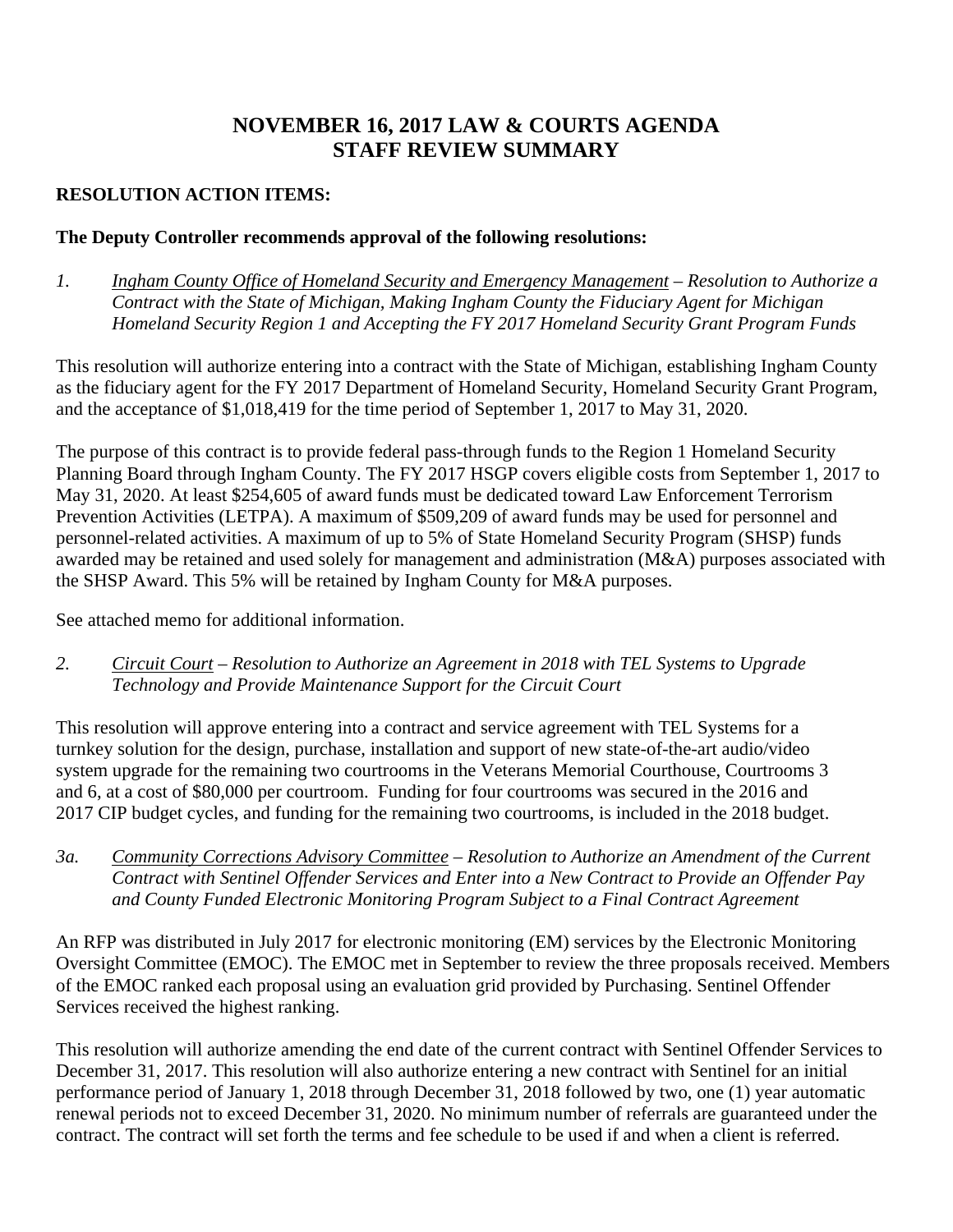Payment for services under this contract will either be paid directly to the vendor by the client (client pay users) or billed to the County (eligible indigent users). \$50,000 is in included in the 2018 Community Corrections budget for eligible indigent offender services.

See attached memo for additional information.

*3b. Community Corrections Advisory Committee – Resolution to Authorize a Contract with the City of Lansing for an Allocation of Funds to Ingham County/City of Lansing Community Corrections for the City 2017-2018 Fiscal Year*

This resolution will approve entering into a contract with the City of Lansing for \$12,500 to be used to support Community Corrections Advisory Board (CCAB) administrative costs and collaborative efforts with the 54-A District Court and Probation Office for the City's 2017-2018 fiscal year.

# **HONORARY RESOLUTION**

*4. Animal Control – Resolution Honoring Officer Caitlin Budzinski as the Recipient of the 2017 Michigan Animal Control Officer of the Year Award*

# **INFORMATIONAL ITEM**

*5. 9-1-1 Center – Monthly Staffing Update*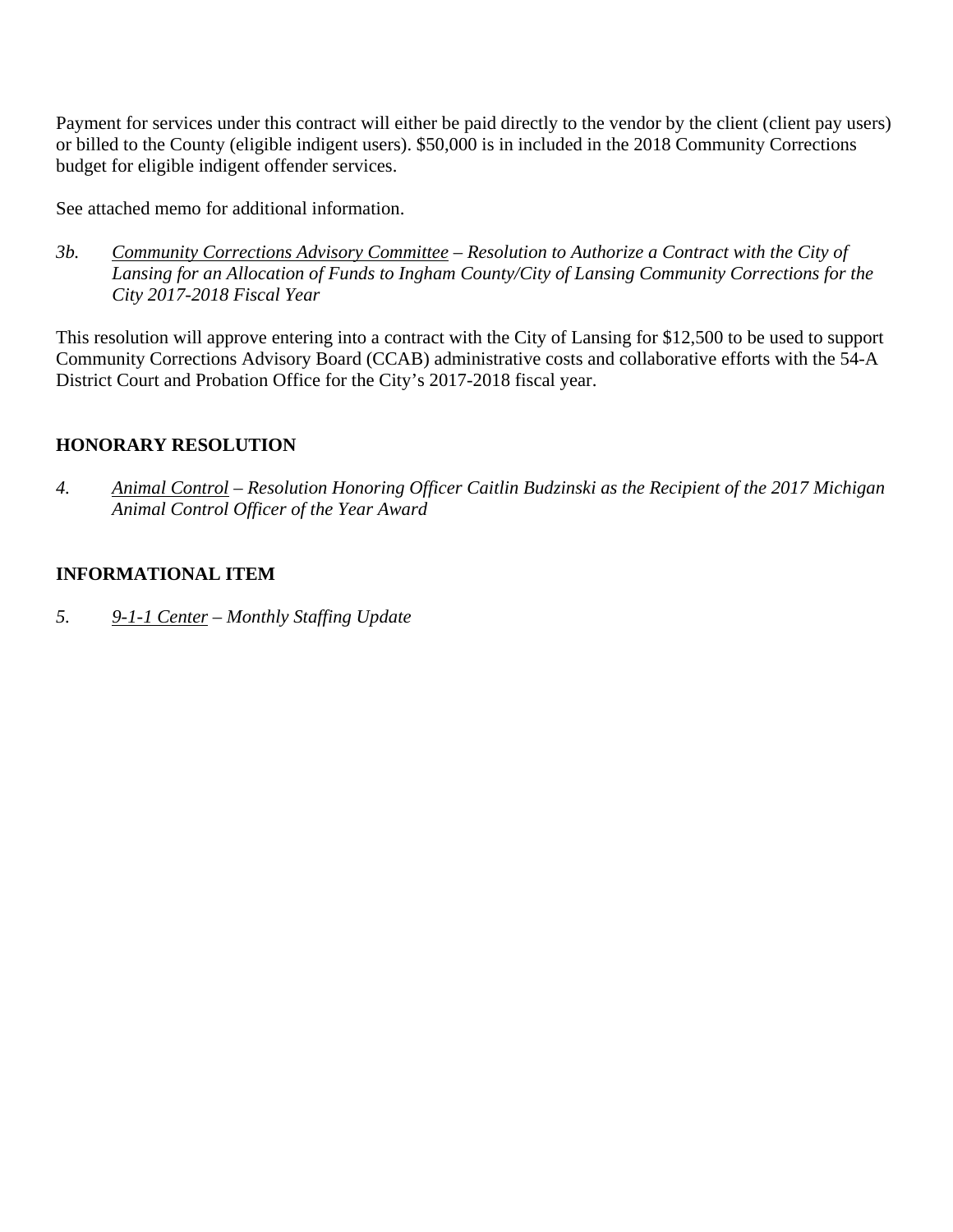### **Agenda Item 1**

<span id="page-8-0"></span>

| TO:   | Law & Courts Committee<br><b>Finance Committee</b>                                                                                                                                                                               |
|-------|----------------------------------------------------------------------------------------------------------------------------------------------------------------------------------------------------------------------------------|
| FROM: | Sergeant Mary Hull, Ingham County Office of Homeland Security and<br><b>Emergency Management</b>                                                                                                                                 |
| DATE: | Tuesday, November 07, 2017                                                                                                                                                                                                       |
| RE:   | RESOLUTION TO ENTER INTO A CONTRACT WITH THE STATE OF<br>MICHIGAN, MAKING INGHAM COUNTY THE FIDUCIARY AGENT FOR<br>MICHIGAN HOMELAND SECURITY REGION 1 AND ACCEPTING THE<br><b>FY2017 HOMELAND SECURITY GRANT PROGRAM FUNDS.</b> |

The FY 2017 Homeland Security Grant Program (HSGP) is a primary funding mechanism that plays an important role in the implementation of the National Preparedness System by supporting the building, sustainment, and delivery of core capabilities essential to achieving the National Preparedness Goal of a secure and resilient Nation.

The purpose of this contract is to provide federal pass-through funds to the Region 1 Homeland Security Planning Board through the County of Ingham. The amount of funding being awarded to Region 1 is \$1,018,419. The FY 2017 HSGP covers eligible costs from September 1, 2017 to May 31, 2020. At least \$254,605 of award funds must be dedicated toward Law Enforcement Terrorism Prevention Activities (LETPA). A Maximum of \$509,209 of award funds may be used for personnel and personnel-related activities. A maximum of up to 5% of State Homeland Security Program (SHSP) funds awarded may be retained and used solely for management and administration (M&A) purposes associated with the SHSP Award. This 5% will be retained by the County of Ingham for M&A purposes.

The County of Ingham may only fund projects which directly support one of the FY 2017 HSGP grant investments. The State of Michigan shall make final determination on how funds awarded under the grant agreement are allocated and/or spent, from projects reviewed and approved by the Region 1 Planning Board and submitted to the State of Michigan by the County of Ingham.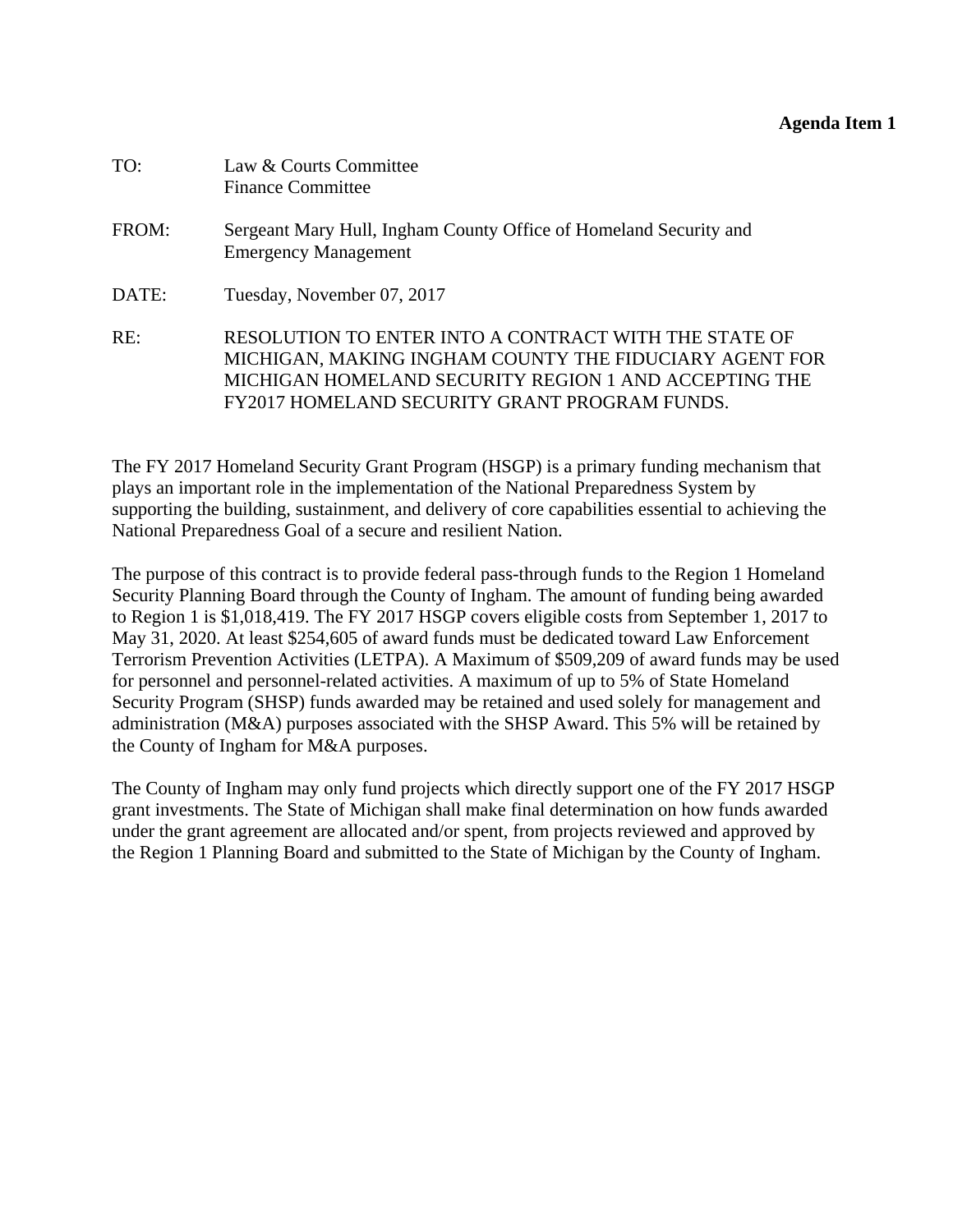Introduced by the Law & Courts and Finance Committees of the:

# INGHAM COUNTY BOARD OF COMMISSIONERS

# **RESOLUTION TO AUTHORIZE A CONTRACT WITH THE STATE OF MICHIGAN, MAKING INGHAM COUNTY THE FIDUCIARY AGENT FOR MICHIGAN HOMELAND SECURITY REGION 1 AND ACCEPTING THE FY 2017 HOMELAND SECURITY GRANT PROGRAM FUNDS**

WHEREAS, the Ingham County Office of Homeland Security & Emergency Management has applied for and has been approved to receive pass through grant funds from the FY 2017 Homeland Security Grant Program (HSGP); and

WHEREAS, the purpose of these grant funds is to purchase equipment and to provide training in the Homeland Security & Emergency Management field; and

WHEREAS, the total amount of grant funds available to Ingham County agencies is \$37,252.23 from the State Homeland Security Program (SHSP), \$39,829.03 from the Law Enforcement Terrorism Prevention Program (LETPP) for a total of \$71,081.26; and

WHEREAS, the SHSP is a core assistance program that provides funds to build capabilities at the state, local, tribal, and territorial levels, to enhance national resilience to absorb disruptions and rapidly recover from natural disasters and terrorist incidents; and

WHEREAS, there are a number of projects benefiting Ingham County agencies, presently approved or pending approval by the State of Michigan; and

WHEREAS, the total Grant Award for Michigan Homeland Security Region 1 for FY 2017 is \$1,018,419; and

WHEREAS, Ingham County will be the fiduciary agent for these grant funds for Michigan Homeland Security Region 1.

THEREFORE BE IT RESOLVED, that the Ingham County Board of Commissioners authorizes entering into a contract with the State of Michigan to be the fiduciary agent for the FY 2017 Department of Homeland Security, Homeland Security Grant Program, and the acceptance of \$1,018,419 for the time period of September 1, 2017 to May 31, 2020.

BE IT FURTHER RESOLVED, that the Ingham County Board of Commissioners authorizes entering into a contract with the following Region 1 partners receiving FY 2017 HSGP funding to include: County of Clinton, County of Eaton, County of Gratiot, County of Hillsdale, County of Ingham, County of Jackson, County of Lenawee, County of Livingston, County of Shiawassee, and the City of Lansing.

BE IT FURTHER RESOLVED, that the Ingham County Board of Commissioners authorizes the Board Chairperson to sign any necessary contract documents or purchase documents that are consistent with this resolution and approved as to form by the County Attorney.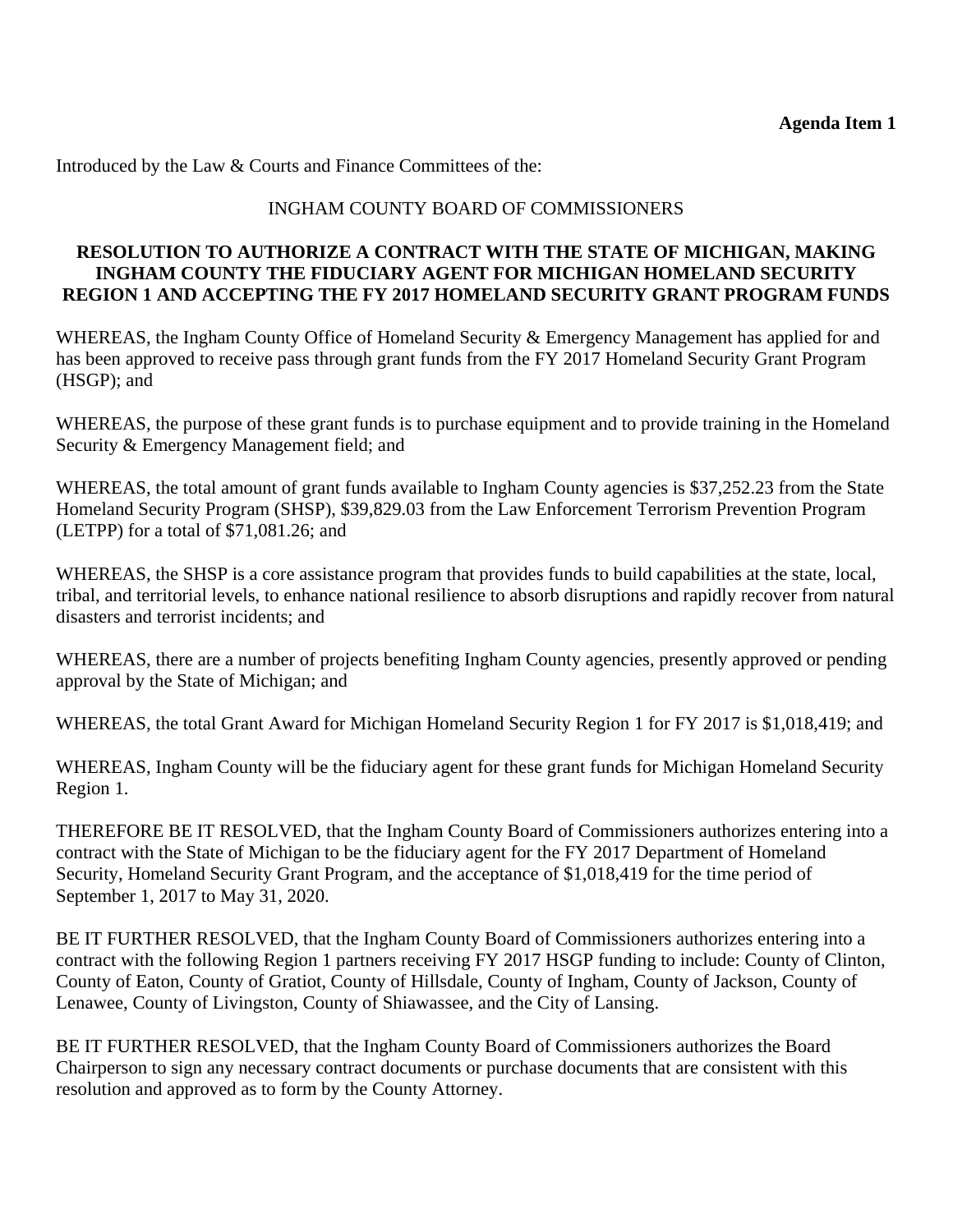### **Agenda Item 2**

<span id="page-10-0"></span>

| To:   | Law & Courts and Finance Committees                                                                            |
|-------|----------------------------------------------------------------------------------------------------------------|
| From: | Rhonda K. Swayze                                                                                               |
| Date: | November 6, 2017                                                                                               |
| Re:   | Courtroom Technology Upgrades for Ingham County 30 <sup>th</sup> Judicial Circuit<br>Court, Courtrooms 3 and 6 |

The Ingham County Circuit Court and Ingham County IT Department identified the need to replace equipment that has surpassed its life expectancy and to update courtroom technology in the Veterans Memorial Courthouse from analog to digital.

Resolution 17-215 approved entering into a contract with TEL Systems for a turnkey solution for the design, purchase, installation, and support of new state-of-the-art audio/video systems for all six courtrooms in the Veterans Memorial Courthouse.

Funding for four courtrooms was secured in the 2016 and 2017 CIP budget cycles in the amount of \$80,000 per courtroom and funding for the remaining two courtrooms, Courtrooms 3 and 6, was secured in 2018 budget cycle.

We respectfully request that the Ingham County Board of Commissioners approves entering into a contract and service agreement with TEL Systems for the equipment and services described in RFP No. 10-17 and all of its amendments, for Courtrooms 3 and 6.

cc: Hon. Joyce Draganchuk Shauna Dunnings Hon. Janelle A. Lawless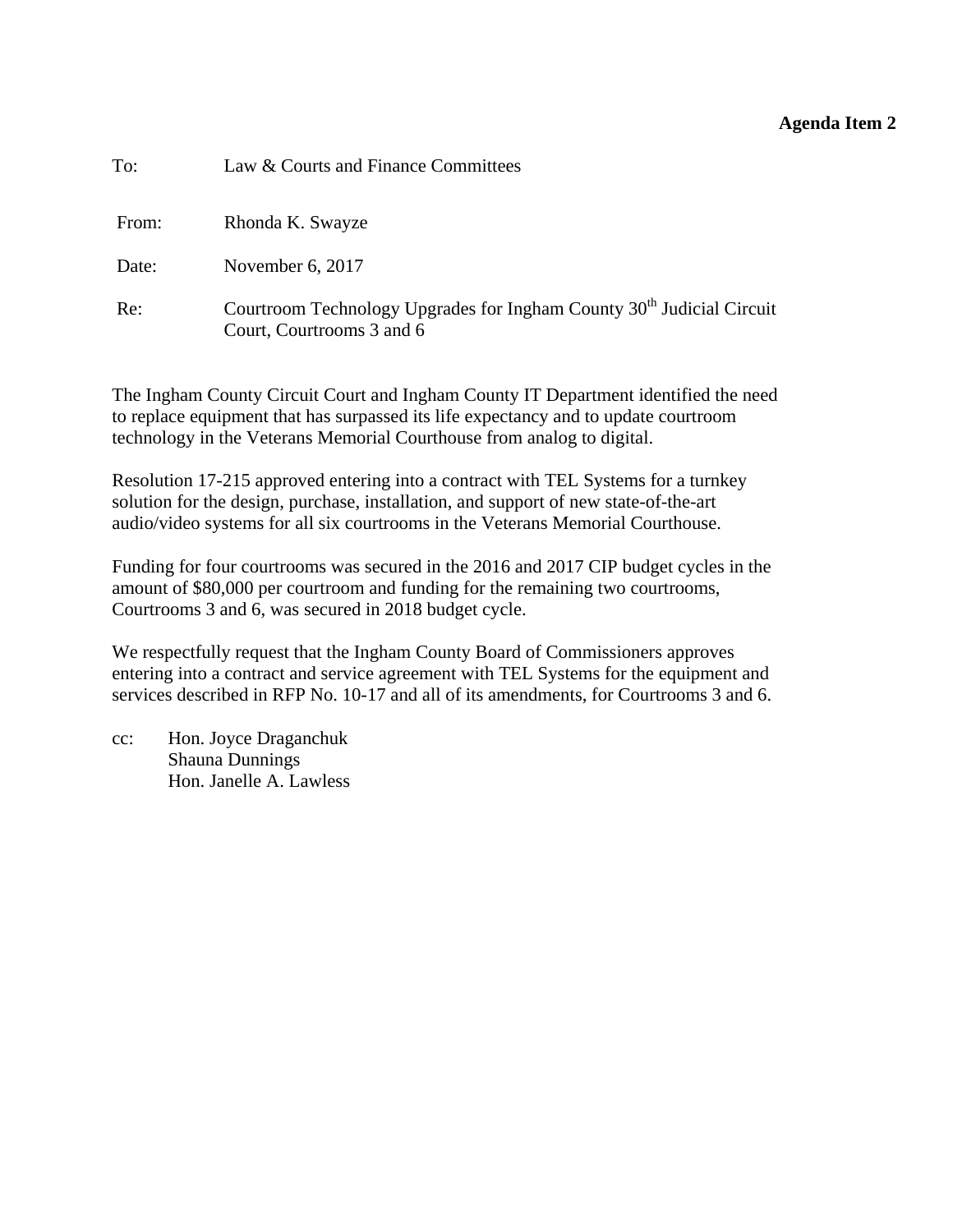Introduced by the Law & Courts and Finance Committees of the:

# INGHAM COUNTY BOARD OF COMMISSIONERS

# **RESOLUTION TO AUTHORIZE AN AGREEMENT IN 2018 WITH TEL SYSTEMS TO UPGRADE TECHNOLOGY AND PROVIDE MAINTENANCE SUPPORT FOR THE CIRCUIT COURT**

WHEREAS, the Ingham County Circuit Court and Ingham County IT Department identified the need to replace equipment that had surpassed its life expectancy and to update courtroom technology in the Veterans Memorial Courthouse from analog to digital technology; and

WHEREAS, the Ingham County Circuit Court secured Capital Improvement Project funding for four courtrooms in previous budget cycles and sought funding for the remaining two courtrooms in the 2018 budget cycle; and

WHEREAS, in Resolution 17-215, the Ingham County Board of Commissioners approved entering into a contract and service agreement with TEL Systems, in the amount of \$80,000 per courtroom, for a turnkey solution for the design, purchase, installation, and support of new state-of-the-art audio/video system upgrades for all six of the Circuit Court courtrooms in the Veterans Memorial Courthouse; and

WHEREAS, the Ingham County Board of Commissioners approved the 2018 Capital Improvement Project request to upgrade the remaining two courtrooms in the Veterans Memorial Courthouse, Courtrooms 3 and 6, in the amount of \$80,000 per courtroom.

THEREFORE BE IT RESOLVED, that the Ingham County Board of Commissioners hereby approves entering into a contract and service agreement with TEL Systems for a turnkey solution for the design, purchase, installation, and support of new state-of-the-art audio/video system upgrade for the remaining two courtrooms in the Veterans Memorial Courthouse, Courtrooms 3 and 6, at a cost of \$80,000 per courtroom.

BE IT FURTHER RESOLVED, that the Ingham County Board of Commissioners authorizes the Board Chairperson to sign any necessary documents that are consistent with this resolution and approved as to form by the County Attorney.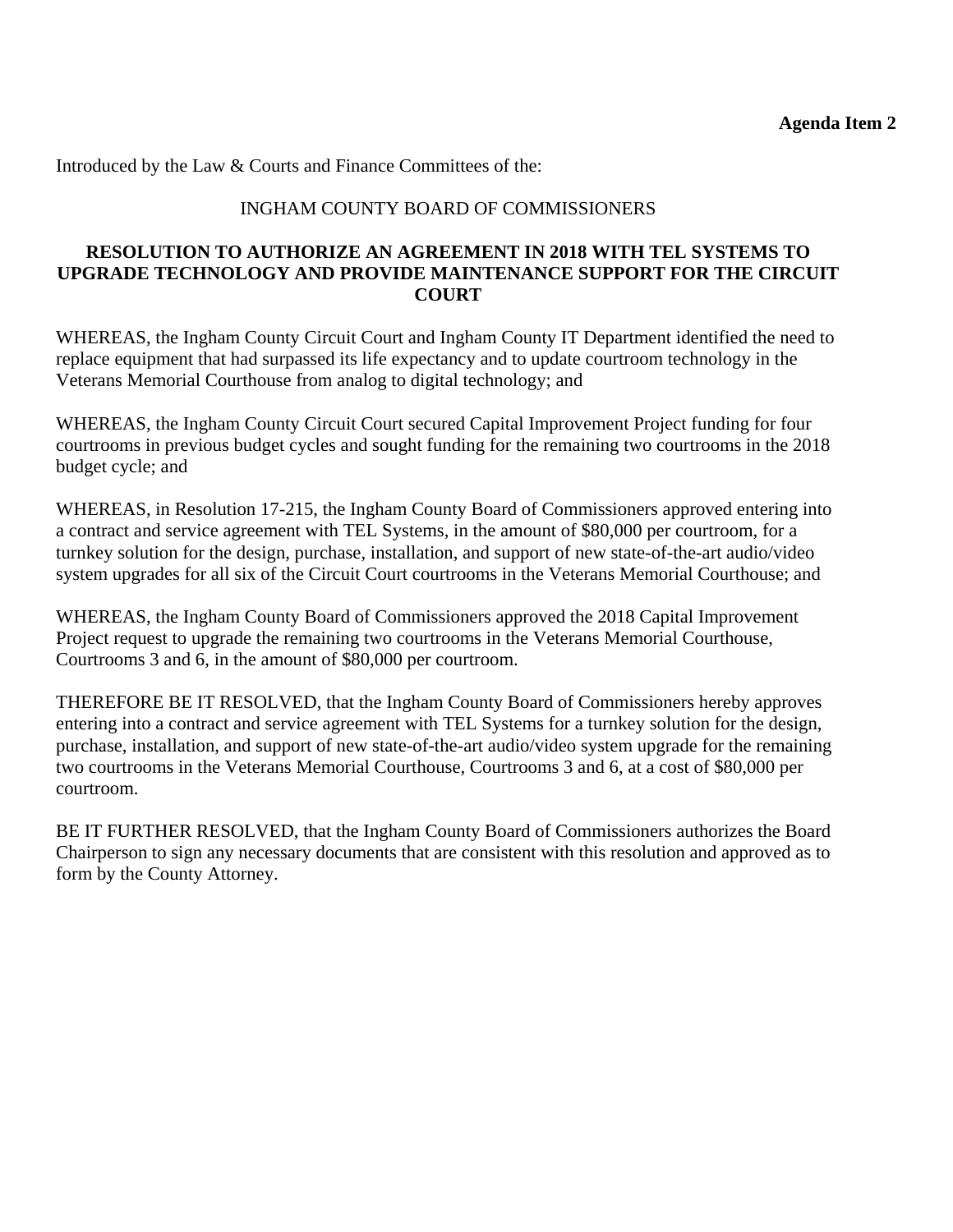<span id="page-12-0"></span>**TO:** Board of Commissioners Law & Courts and Finance Committees

**FROM:** Mary Sabaj, Community Corrections Manager

**DATE:** November 3, 2017

### **SUBJECT: Contract for Electronic Monitoring Services**

For the meeting agenda of November 16, 2017 and November 21, 2017

### **BACKGROUND**

An RFP was distributed on July 10, 2017 for electronic monitoring (EM) services by the Electronic Monitoring Oversight Committee (EMOC) representing the Circuit Court, Circuit Court Pretrial Services, Prosecutor's Office, 55<sup>th</sup> District Court, Friend of the Court, and Community Corrections in conjunction with the County Purchasing Department.

The EMOC met on September 11, 2017 to review the three proposals received. Members of the EMOC ranked each proposal using an evaluation grid provided by County Purchasing. County Purchasing provided the results of the evaluation process notifying the EMOC that Sentinel Offender Services received the highest ranking.

This Resolution authorizes amending the end date of the current contract with Sentinel Offender Services to December 31, 2017. This Resolution also authorizes entering a new contract with Sentinel for an initial performance period of January 1, 2018 through December 31, 2018 followed by two, one (1) year automatic renewal periods not to exceed December 31, 2020. No minimum number of referrals are guaranteed under the contract. The contract will set forth the terms and fee schedule to be used if and when a client is referred.

#### **ALTERNATIVES**

Absent a contract, indigent offenders will not be able to afford EM services. In addition, EM costs and cost increases for both client pay and indigent users would be subject to vendor discretion.

#### **FINANCIAL IMPACT**

Payment for EM services under this contract will either be paid directly to the vendor by the client (client pay users) or billed to the County (eligible indigent users). \$50,000 was authorized in the FY 2017-2018 Community Corrections budget for eligible indigent offender services.

#### **OTHER CONSIDERATIONS**

Electronic monitoring allows appropriate offenders to be monitored in the community, saving jail resources.

#### **RECOMMENDATION**

The Electronic Monitoring Oversight Committee recommends approval of this Resolution.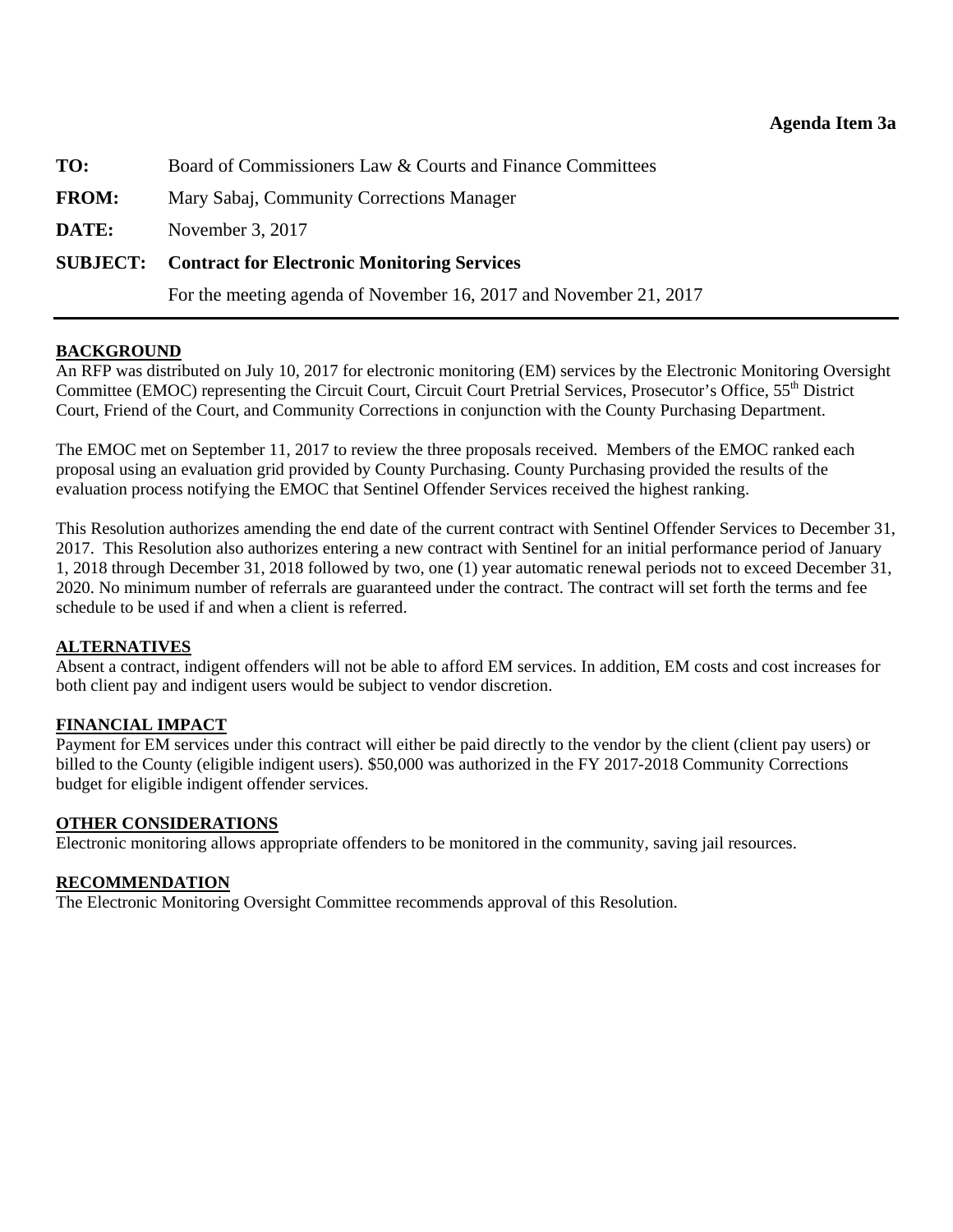#### **Agenda Item 3a**

| TO:   | Mary Sabaj, Community Corrections Director                                      |
|-------|---------------------------------------------------------------------------------|
| FROM: | James Hudgins, Director of Purchasing                                           |
| DATE: | August 21, 2017                                                                 |
| RE:   | Memorandum of performance for RFP No. 66-17: Electronic Monitoring<br>Services. |

Per your request, the Purchasing Department sought proposals from qualified and experienced vendors to provide equipment and services necessary to implement and maintain a comprehensive electronic monitoring services program for the County's detention and correctional facilities.

The RFP was advertised in the Lansing State Journal, New Citizens Press and posted on the Ingham County Purchasing Department's website.

The Purchasing Department can confirm the following:

| Function                   | Overall Number of   Number of Local |                |  |  |
|----------------------------|-------------------------------------|----------------|--|--|
|                            | Vendors                             | <b>Vendors</b> |  |  |
| Vendors invited to propose |                                     |                |  |  |
| Vendors responding         |                                     |                |  |  |

See summary of vendors cost on next page.

*You are now ready to complete the final steps in the process: 1) Evaluate the submissions based on the criteria established in the RFP; 2) confirm funds are available; 3) submit your recommendation of award along with your evaluation to the Purchasing Department; 4) write a memo of explanation; and, 5) prepare a resolution for Board approval.* 

*This Memorandum is to be included with your memo and resolution submission to the Resolutions Group as acknowledgement of the Purchasing Department's participation in the purchasing process.* 

*If I can be of further assistance, please do not hesitate to contact me by e-mail at jhudgins@ingham.org or by phone at 676-7309.*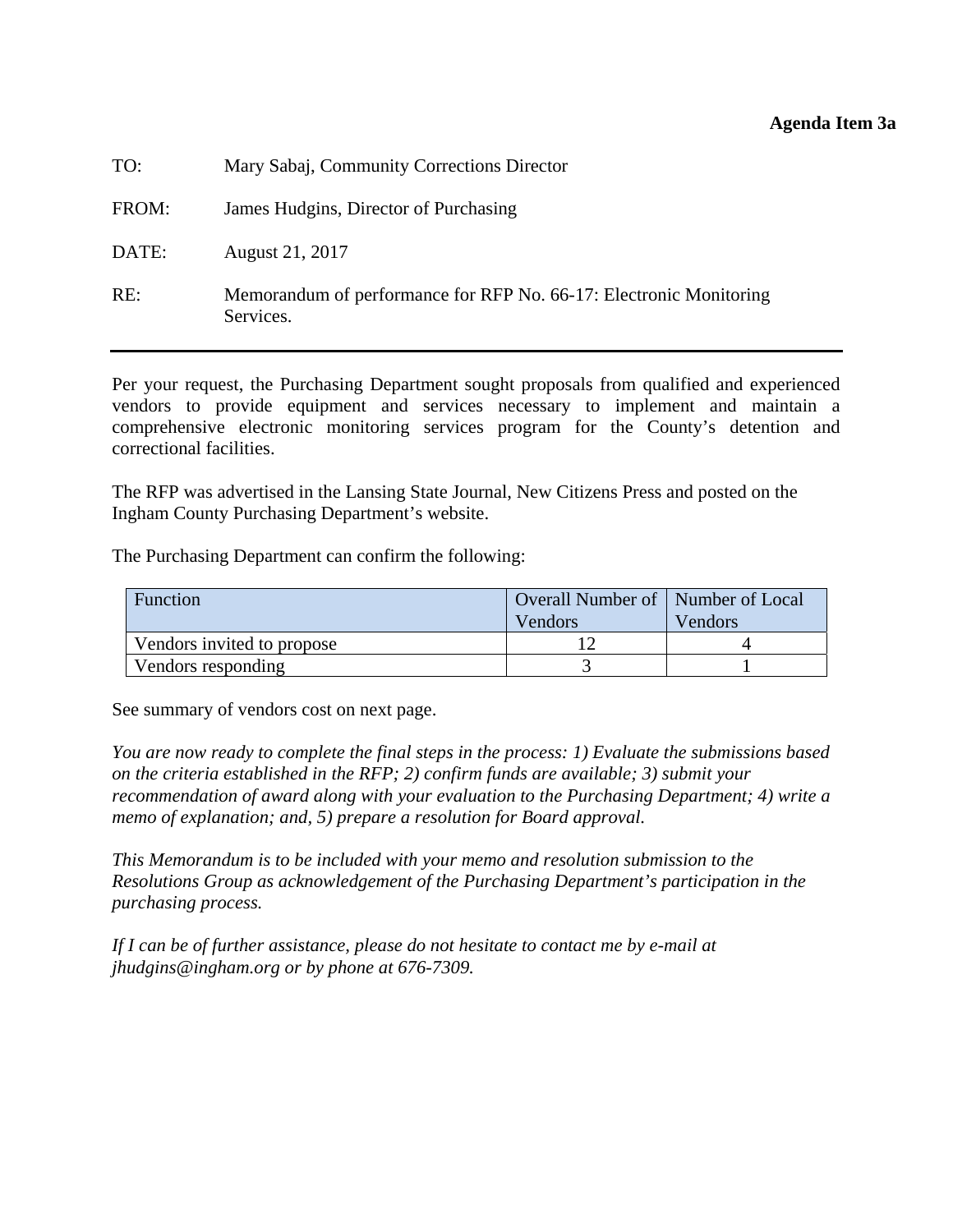# SUMMARY OF VENDOR COSTS

| <b>VENDOR NAME</b>       | <b>LOCAL PREF</b>     |                      | <b>Sheriff's Enrollment</b><br>Fee | <b>GPS Daily Rate</b><br>Per Day | <b>Cellular TAD</b><br><b>Alcohol Tether</b><br><b>Rate Per Day</b> |               |                                                               | <b>Soberlink 2</b><br><b>Breathalyzer Rate</b><br>Per Day |                                                |                                                 |                                                 |                                            |
|--------------------------|-----------------------|----------------------|------------------------------------|----------------------------------|---------------------------------------------------------------------|---------------|---------------------------------------------------------------|-----------------------------------------------------------|------------------------------------------------|-------------------------------------------------|-------------------------------------------------|--------------------------------------------|
| Home Confinement Inc.    | Roseville MI Offender |                      | \$45.00                            | \$7.50                           | \$10.50                                                             |               |                                                               | \$6.00                                                    |                                                |                                                 |                                                 |                                            |
|                          |                       | <b>Indigent User</b> | \$45.00                            | \$7.00                           | \$10.00                                                             |               |                                                               | \$5.50                                                    |                                                |                                                 |                                                 |                                            |
| <b>VENDOR NAME</b>       | <b>LOCAL PREF</b>     |                      | <b>Enrollment Fee</b>              | <b>RF Landline</b>               | <b>RF Cellular</b>                                                  | GPS - 1 piece | <b>GPS - Domestic</b><br>Violence/Victim<br><b>Monitoring</b> | <b>Soberlink Portable</b><br><b>Breath</b>                | <b>BA/RT Portable</b><br><b>Breath Alcohol</b> | <b>SCRAMx</b><br><b>Transdermal</b><br>Landline | <b>SCRAMx</b><br>Transdermal<br><b>Cellular</b> |                                            |
| <b>Sentinel Offender</b> | CA                    | Offender             |                                    | \$6.00                           | \$7.00                                                              | \$9.24        | \$15.00                                                       | \$6.35                                                    | \$6.00                                         | \$9.75                                          | \$10.75                                         |                                            |
|                          |                       | Indigent User        |                                    | \$4.65                           | \$5.50                                                              | \$7.45        | \$14.00                                                       | \$6.10                                                    | \$5.85                                         | \$8.75                                          | \$9.75                                          |                                            |
| <b>VENDOR NAME</b>       | <b>LOCAL PREF</b>     |                      | <b>Enrollment Fee</b>              | <b>SCRAM GPS Per</b><br>Day      | Omni link GPS Per Stop Blu Tag GPS<br>Day                           | Per Day       | <b>Buddi Smart Tag</b><br><b>GPS Per Day</b>                  | Soberlink SL2 Per<br>Day                                  | <b>SCRAM Remote</b><br><b>Breath Per Day</b>   | <b>Stop Sober Breath</b><br>Per Day             | <b>SCRAM Cam</b><br>Per Day                     | <b>SCRAM Cam w/</b><br><b>Base Per Day</b> |
| <b>JSG Monitoring</b>    | Yes, Lansing<br>MI    | Offender             | \$75.00 / \$100.00<br>after hours  | \$10.00                          | \$10.00                                                             | \$10.00       | \$10.00                                                       | \$6.50                                                    | \$6.50                                         | \$6.50                                          | \$10.00                                         | \$11.00                                    |
|                          |                       | Indigent User        | \$30.00 / \$55.00<br>after hours   | \$9.00                           | \$9.00                                                              | \$9.00        | \$9.00                                                        | \$5.50                                                    | \$6.00                                         | \$6.00                                          | \$9.00                                          | \$10.00                                    |

Please email jbuckmaster@ingham.org if you require a larger copy. In the subject reference RFP Packet 66-17 Bid Opening.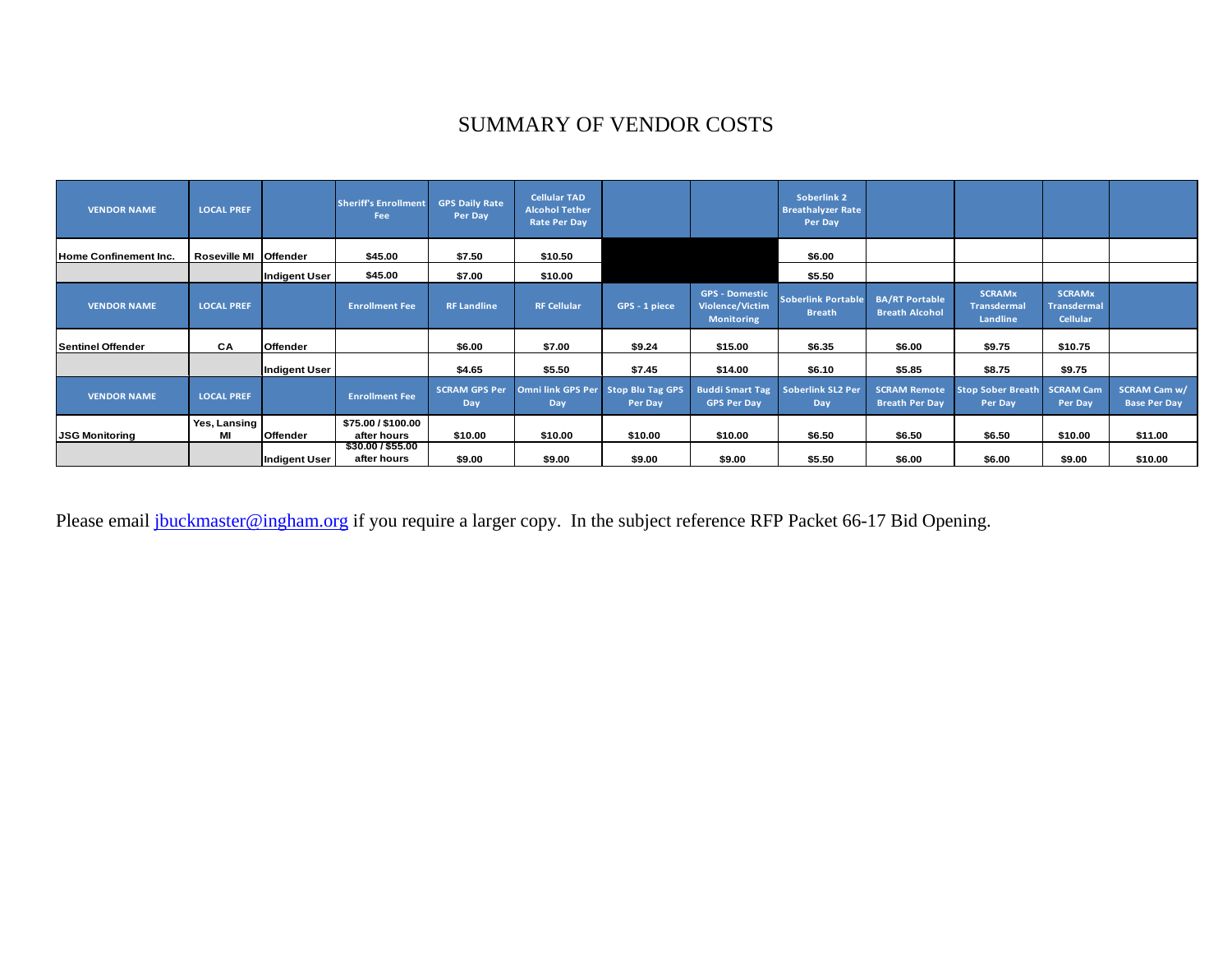Introduced by the Law & Courts and Finance Committees of the:

# INGHAM COUNTY BOARD OF COMMISSIONERS

# **RESOLUTION TO AUTHORIZE AN AMENDMENT OF THE CURRENT CONTRACT WITH SENTINEL OFFENDER SERVICES AND ENTER INTO A NEW CONTRACT TO PROVIDE AN OFFENDER PAY AND COUNTY FUNDED ELECTRONIC MONITORING PROGRAM SUBJECT TO A FINAL CONTRACT AGREEMENT**

WHEREAS, the Electronic Monitoring Oversight Committee (EMOC) is charged with the oversight of electronic monitoring services with the voting membership consisting of representatives appointed by the Department Head or Elected Official from the Sheriff's Office, Community Corrections, 55<sup>th</sup> District Court, Circuit Court, Circuit Court Pretrial Services, Prosecutor's Office, and the Friend of the Court; and

WHEREAS, after receiving three proposals in response to the RFP, the EMOC evaluated and ranked the proposals, guided by the County Purchasing Department, with Sentinel Offender Services receiving the highest ranking; and

WHEREAS, the performance period of the current contract with Sentinel Offender Services provides for an initial term from December 1, 2013 through November 30, 2014 with two automatic renewal periods of one year not to exceed November 30, 2018; and

WHEREAS, the EMOC recommends that the County amend the performance period end date of the current contract with Sentinel Offender Services to December 31, 2017; and

WHEREAS, pursuant to the RFP evaluation results, the EMOC recommends entering a new contract with Sentinel Offender Services subject to a final contract agreement with an initial one (1) year performance period effective January 1, 2018 through December 31, 2018 followed by two, one (1) year automatic renewal periods not to exceed December 31, 2020; and

WHEREAS, Sentinel Offender Services is willing to provide services pursuant to the attached Scope of Services and Fee Schedules for an offender pay program and County reimbursement for services provided to eligible indigent offenders.

THEREFORE BE IT RESOLVED, that the Ingham County Board of Commissioners does hereby authorize amending the performance period end date of the current contract with Sentinel Offender Services from November 30, 2018 to December 31, 2017.

BE IT FURTHER RESOLVED, that the Ingham County Board of Commissioners does hereby authorize entering into a new contract with Sentinel Offender Services for electronic monitoring program services as set forth in the attached Scope of Services and Fee Schedules for an initial one (1) year performance period effective January 1, 2018 through December 31, 2018 followed by two, one (1) year automatic renewal periods not to exceed December 31, 2020.

BE IT FURTHER RESOLVED, that the Chairperson of the Board of Commissioners is authorized to sign any necessary contracts and/or subcontracts consistent with this resolution subject to approval as to form by the County Attorney.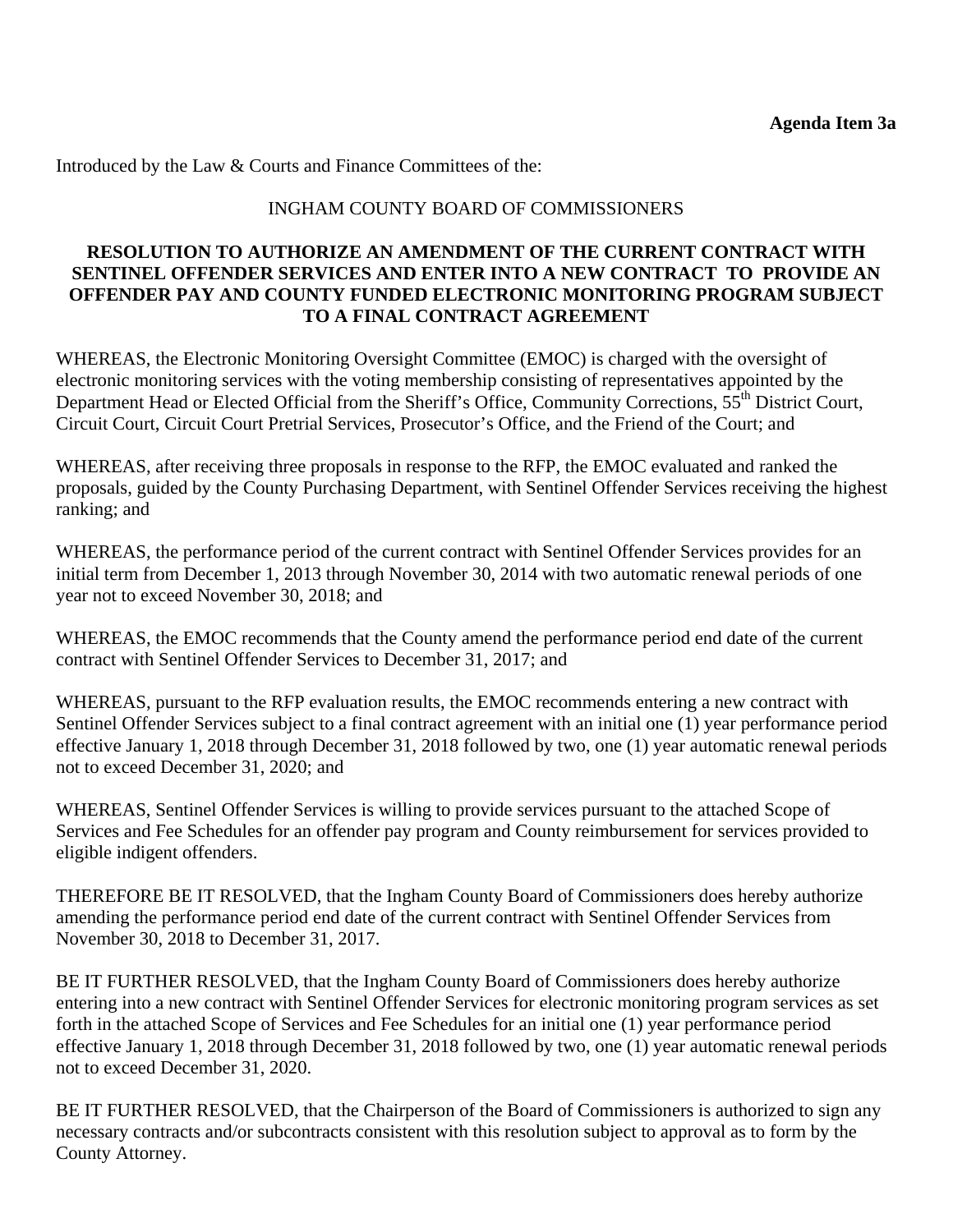### **SENTINEL OFFENDER SERVICES SCOPE OF SERVICES**

Accept referrals from multiple referral sources (e.g., Circuit and District Courts, Pretrial Services, Ingham County Sheriff's Office) from within Ingham County. Work with criminal justice personnel to successfully implement and maintain local electronic monitoring programs that specifically address the needs of all referral sources.

The contract awarded through this RFP will not be exclusive. County agencies will be encouraged to utilize services through the contract. Daily rates and the quality of services provided will also encourage utilization of services under the contract.

Maintain staff and provide all services locally on-site at the Ingham County Jail. Office space and a telephone connected to the County system will be available for Vendor use at no charge.

Provide staffing adequate to efficiently and effectively handle the work load and provide seamless coverage in the event of illness, use of vacation time, or any other reason for staff absences. Office hours are 8:30 am to 5 pm Monday through Friday. Outside regular office hours staff must be available as required.

Use a community-based program approach that will include client orientation and enrollment, installation, removal and maintenance of monitoring equipment, input of monitoring specifications, equipment activation within 24 hours after referral/same day when possible, client orientation, fee assessment and collection (including County enrollment fee), staff availability for weekend and emergency program enrollment and equipment installation, staff availability for Court testimony upon request, problem resolution, and equipment updates.

Know and comply with all County policies related to electronic monitoring.

Ingham County Jail personnel will review the daily jail population list to identify potentially eligible inmates for early release. Based on the list of eligible inmates provided, the vendor will be required to go to each Post within the County Jail multiple days each week in order to screen potential participants for the program. Vendor staff will be required to submit to a criminal history check and fingerprinting and take Michigan State Policy Security Awareness Training so they can perform required duties.

Provide a case management program that requires regular weekly in-person reporting, on-site breath testing, verification of activities for each participant while away from their residence, violation reports to department staff, daily review of participant activity and compliance with program rules and curfew schedules, and provides referral information regarding other community resources and services as appropriate.

Effectively monitor, track, and document individual program participation, financial information, and be capable of providing aggregate data and successful completion rates for all services. Information must be provided to the County in the format and frequency requested by the County referral source.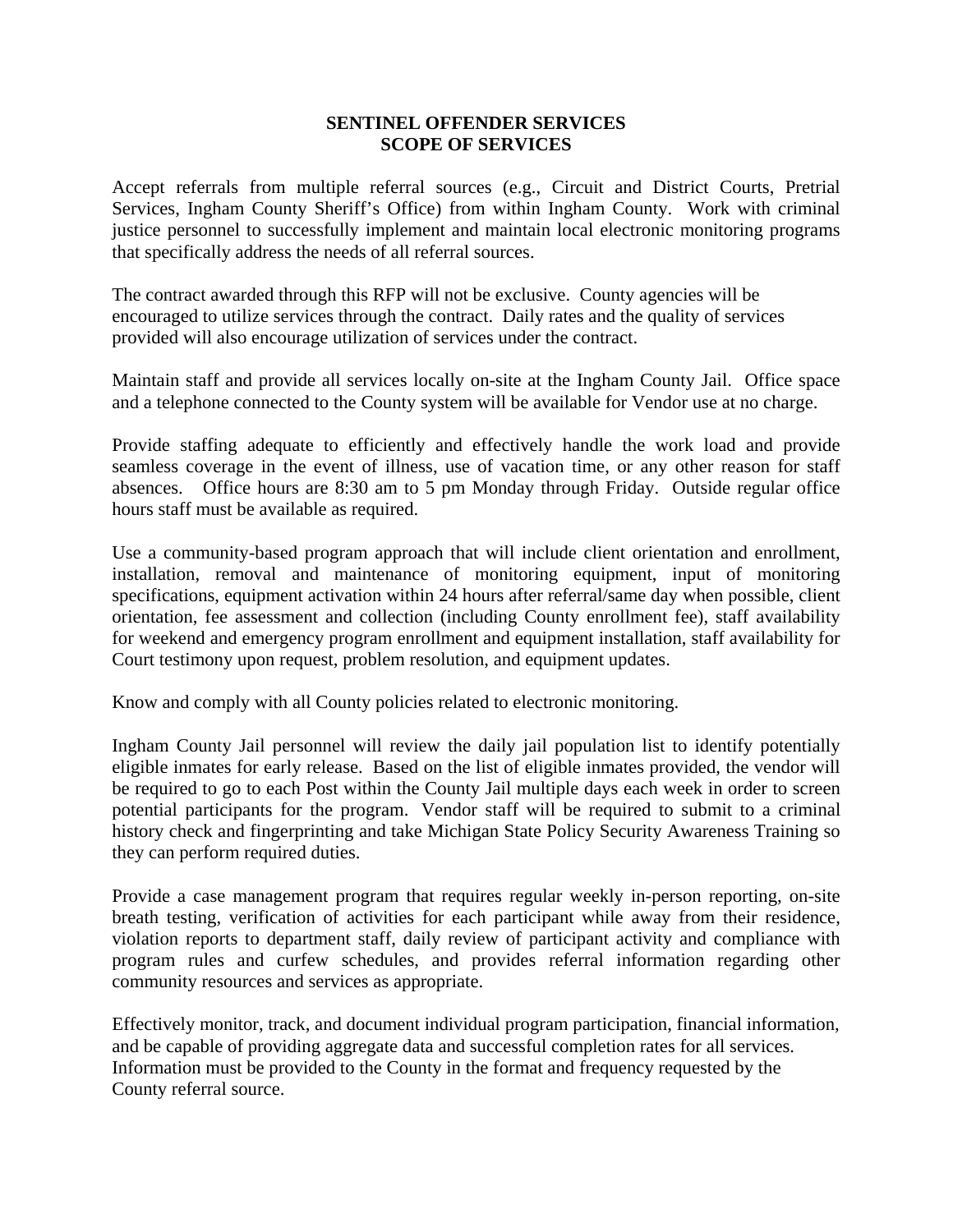Serve as a collaborative partner by developing and maintaining strong working relationships with referral sources and other County personnel and by serving as an active, participating member of the EM Oversight Committee, including attending regular meetings to ensure successful implementation, successful ongoing operations and problem resolution.

Provide an offender funded client fee structure, including daily fixed rates and upfront payment requirements that will allow electronic monitoring to be available to the largest possible number of clients with varying financial capabilities. Program Participants/Users are responsible for lost or damaged equipment and must agree to reimburse the Vendor for any and all lost or damaged equipment. The Courts have agreed to support enforcement of reimbursement to the extent possible.

Assess and collect an enrollment fee for each participant, on behalf of the County. The enrollment fee is currently \$45 and applies to self-pay participants. The enrollment fee does not apply to Friend of the Court, indigent, and grant reimbursed clients.

Provide a County funded fee structure for indigent user services that maximizes the availability of services to eligible indigent users. Eligibility for indigent services is established by County policy and determined and documented on a case-by-case basis by the vendor. Service charges for eligible indigent users will be invoiced by the vendor and reimbursed by the County on a monthly basis. The number of participants as determined by the funding allocated in the County budget annually.

Provide an allowance for an additional specified number or percentage of indigent participants (i.e., in addition to those that are County funded).

Provide a full range of reliable, user-friendly, tamper-proof equipment to include home monitoring, active and passive GPS (that allows direct contact between the supervising program and the offender), Breath and Transdermal Alcohol monitoring*. NOTE: The County is always interested in receiving information about new and/or alternative technology, along with information regarding advantages and disadvantages*.

Provide secure and reliable monitoring services to ensure continuous electronic monitoring 24 hours a day/7 days a week/365 days a year with secure web-based internet access to client referral sources.

Provide non-compliance alerts and notifications to referral source personnel as specified by the referring agency.

Collect program data and statistics and financial information and provide them as requested by the County.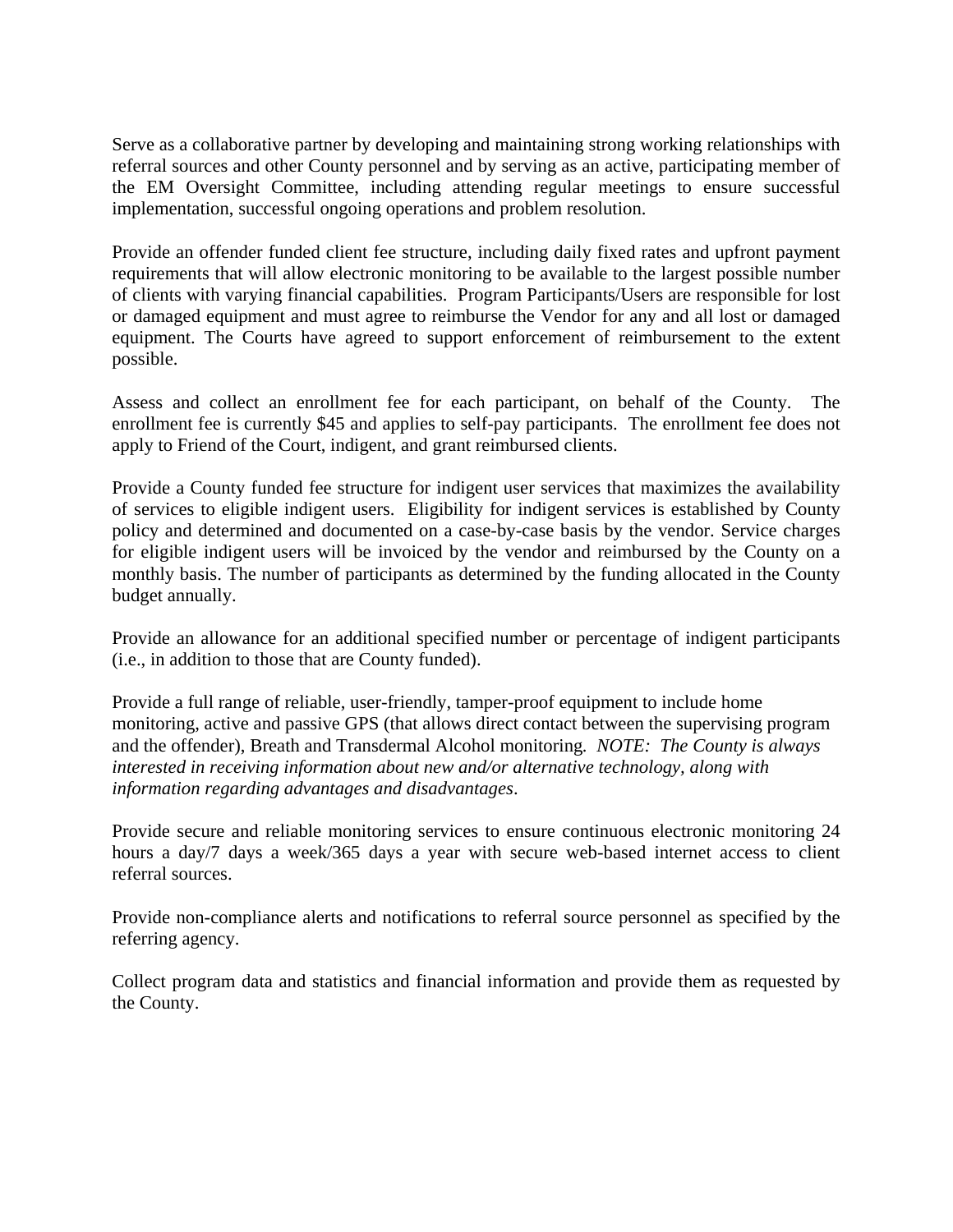# **SENTINEL OFFENDER SERVICES FEE SCHEDULES**

#### **OFFENDER PAY FEE SCHEDULE**

| Equipment                       | Sentinel           |
|---------------------------------|--------------------|
|                                 | <b>Daily Rates</b> |
| <b>RF</b> Landline              | 6.00               |
| <b>RF Cellular</b>              | 7.00               |
| <b>OM-400 GPS One Piece</b>     | 9.25               |
| <b>Tracking Device</b>          |                    |
| <b>Domestic Violence Victim</b> | 15.00              |
| <b>Monitoring</b>               |                    |
| <b>ScramX</b> Landline          | 9.75               |
| <b>ScramX</b> Cellular          | 10.75              |
| Soberlink                       | 6.35               |
| <b>BA/RT Alcohol Monitoring</b> | 6.00               |

**Enrollment Fee: \$109 (includes \$45 County enrollment fee) plus 7 day equipment daily rate total** 

# **COUNTY PAY FEE SCHEDULE FOR ELIGIBLE INDIGENT OFFENDERS**

| Equipment                       | <b>Sentinel</b>    |
|---------------------------------|--------------------|
|                                 | <b>Daily Rates</b> |
| <b>RF</b> Landline              | 4.65               |
| <b>RF Cellular</b>              | 5.50               |
| <b>OM-400 GPS One Piece</b>     | 7.45               |
| <b>Tracking Device</b>          |                    |
| <b>Domestic Violence Victim</b> | 14.00              |
| <b>Monitoring</b>               |                    |
| <b>ScramX Landline</b>          | 8.75               |
| <b>ScramX</b> Cellular          | 9.75               |
| Soberlink                       | 6.10               |
| <b>BA/RT Alcohol Monitoring</b> | 5.85               |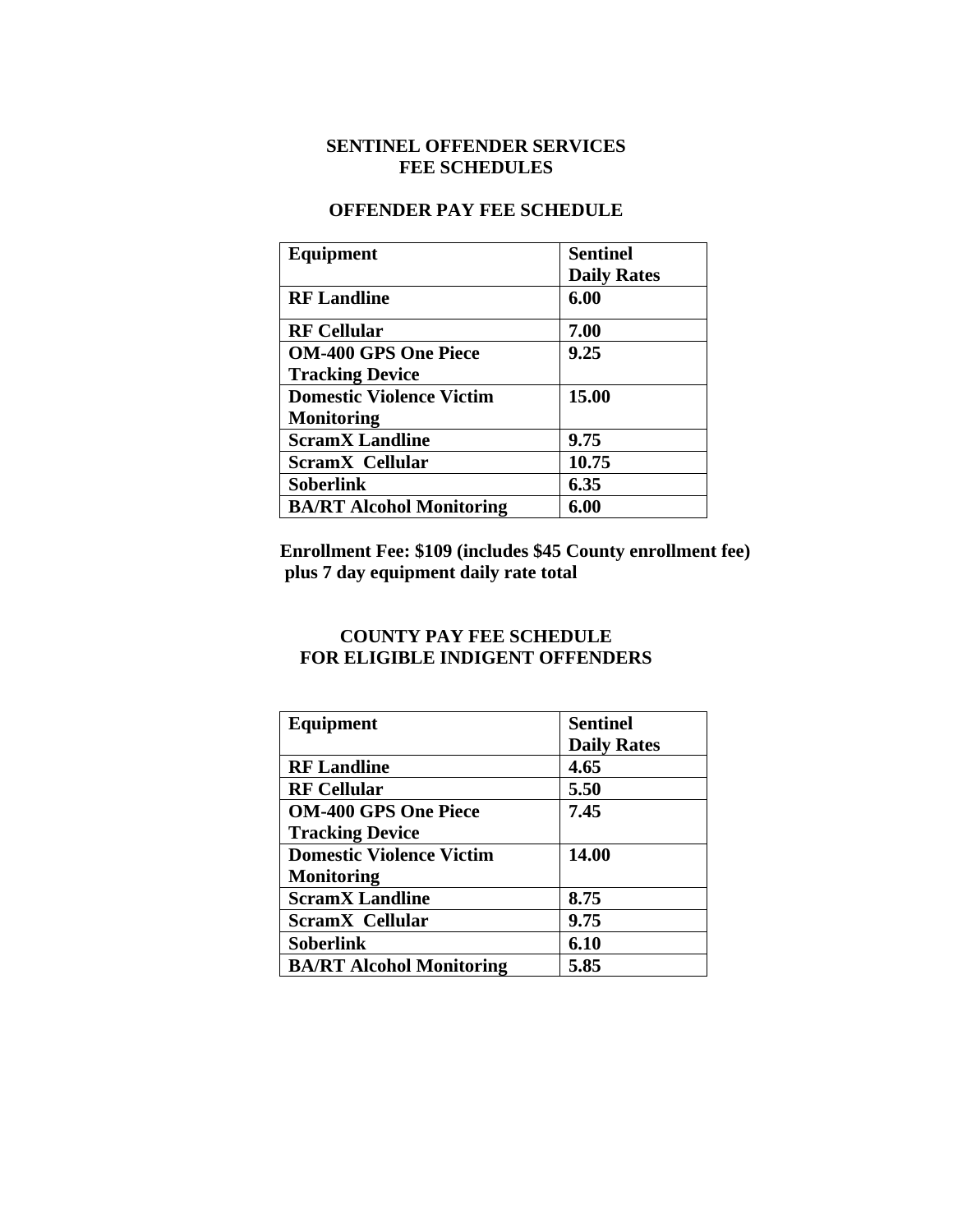### **Agenda Item 3b**

<span id="page-19-0"></span>**TO:** Board of Commissioners Law & Courts Committee and Finance Committee

**FROM:** Mary Sabaj, CCAB Manager

**DATE:** November 3, 2017

# **SUBJECT: Resolution Authorizing Contract with the City of Lansing**

For the meeting agendas of November 16, 2017 and November 21, 2017

# **BACKGROUND**

This Resolution approves entering a contract with the City of Lansing for \$12,500 to be used to support Community Corrections Advisory Board (CCAB) administrative costs and collaborative efforts with the 54-A District Court and Probation Office for City FY 2017-2018.

# **ALTERNATIVES**

Failure to approve this Resolution will result in the loss of revenue that helps support CCAB Manager personnel costs (\$6,250), CCAB Staff Consultant costs (\$6,250).

# **FINANCIAL IMPACT**

Community Corrections administration and programs are funded with a combination of State of Michigan Public Act 511 funds, Ingham County general funds, and City of Lansing grant funds.

### **OTHER CONSIDERATIONS**

Community Corrections administration and all Public Act 511 treatment and service programs for the local Circuit Court probation population are dependent upon funding received from the State of Michigan, Ingham County, and the City of Lansing.

### **RECOMMENDATION**

Based on the information presented, the CCAB recommends approval of the attached resolution to support Community Corrections administration.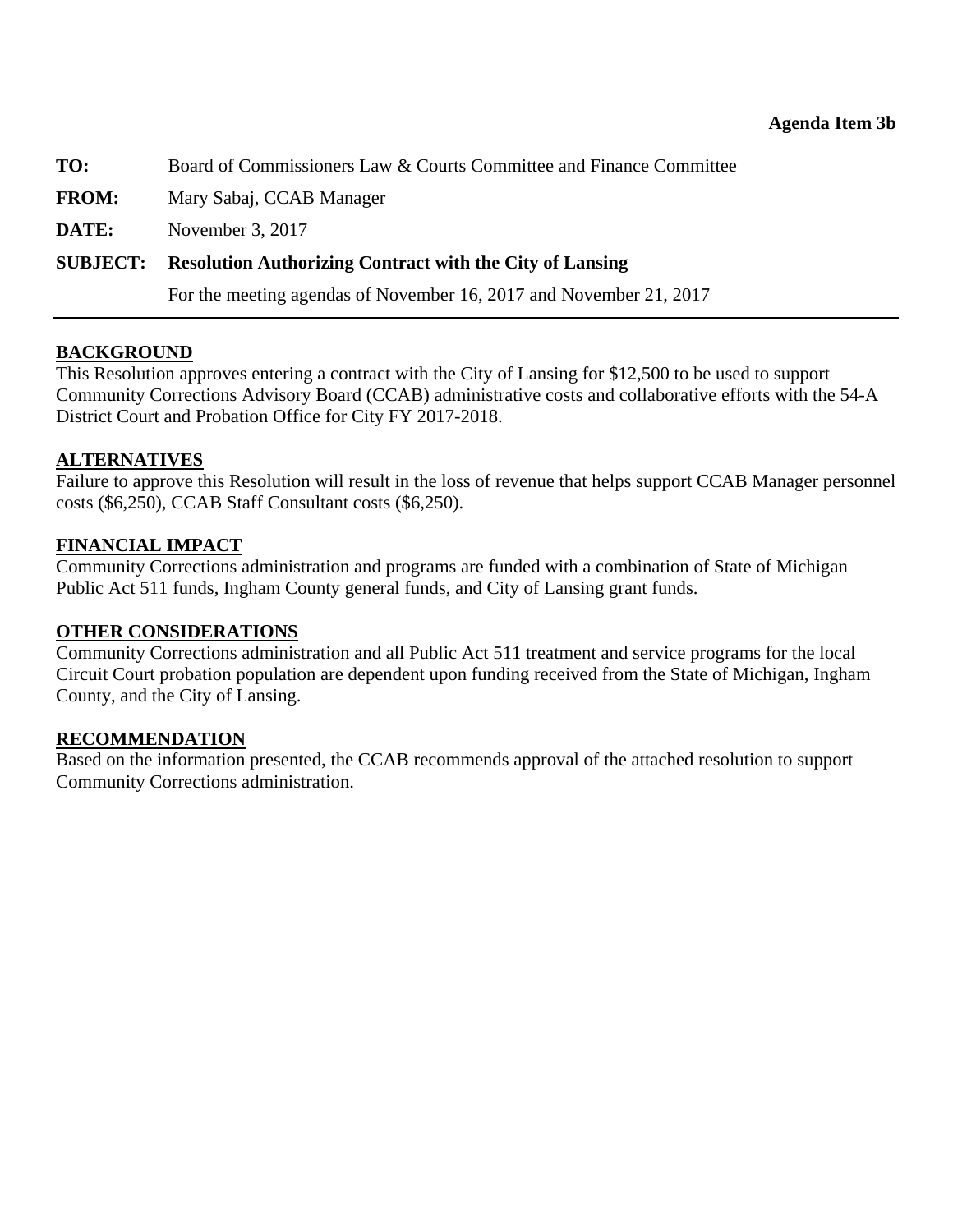Introduced by Law and Courts and Finance Committees of the:

# INGHAM COUNTY BOARD OF COMMISSIONERS

### **RESOLUTION TO AUTHORIZE A CONTRACT WITH THE CITY OF LANSING FOR AN ALLOCATION OF FUNDS TO INGHAM COUNTY/CITY OF LANSING COMMUNITY CORRECTIONS FOR THE CITY 2017-2018 FISCAL YEAR**

WHEREAS, the Community Corrections Advisory Board requests authorization for a contract to be entered between the County and the City of Lansing for an allocation of funds to Community Corrections for the City 2017-2018 fiscal year; and

WHEREAS, the Michigan Community Corrections Act of 1988 (PA511) authorizes the establishment of a Community Corrections Advisory Board (CCAB) and Community Corrections programming; and

WHEREAS, Ingham County and the City of Lansing formed a joint CCAB in 1990; and

WHEREAS, a Comprehensive Community Corrections Plan was approved by the Ingham County Board of Commissioners and the Lansing City Council; and

WHEREAS, the City of Lansing approved an allocation of \$12,500 to be used to assist with CCAB administration and to support collaborative efforts with the City of Lansing, 54-A District Court, and 54-A District Court Probation Department.

THEREFORE BE IT RESOLVED, that the Ingham County Board of Commissioners approves entering into a contract with the City of Lansing for \$12,500 for the time period of July 1, 2017 through June 30, 2018 to be used to assist with CCAB administration and support collaborative efforts with the City of Lansing, 54-A District Court, and 54-A District Court Probation Department.

BE IT FURTHER RESOLVED, that the Chairperson of the Board of Commissioners is authorized to sign any necessary contracts and/or subcontracts consistent with this resolution subject to approval as to form by the County Attorney.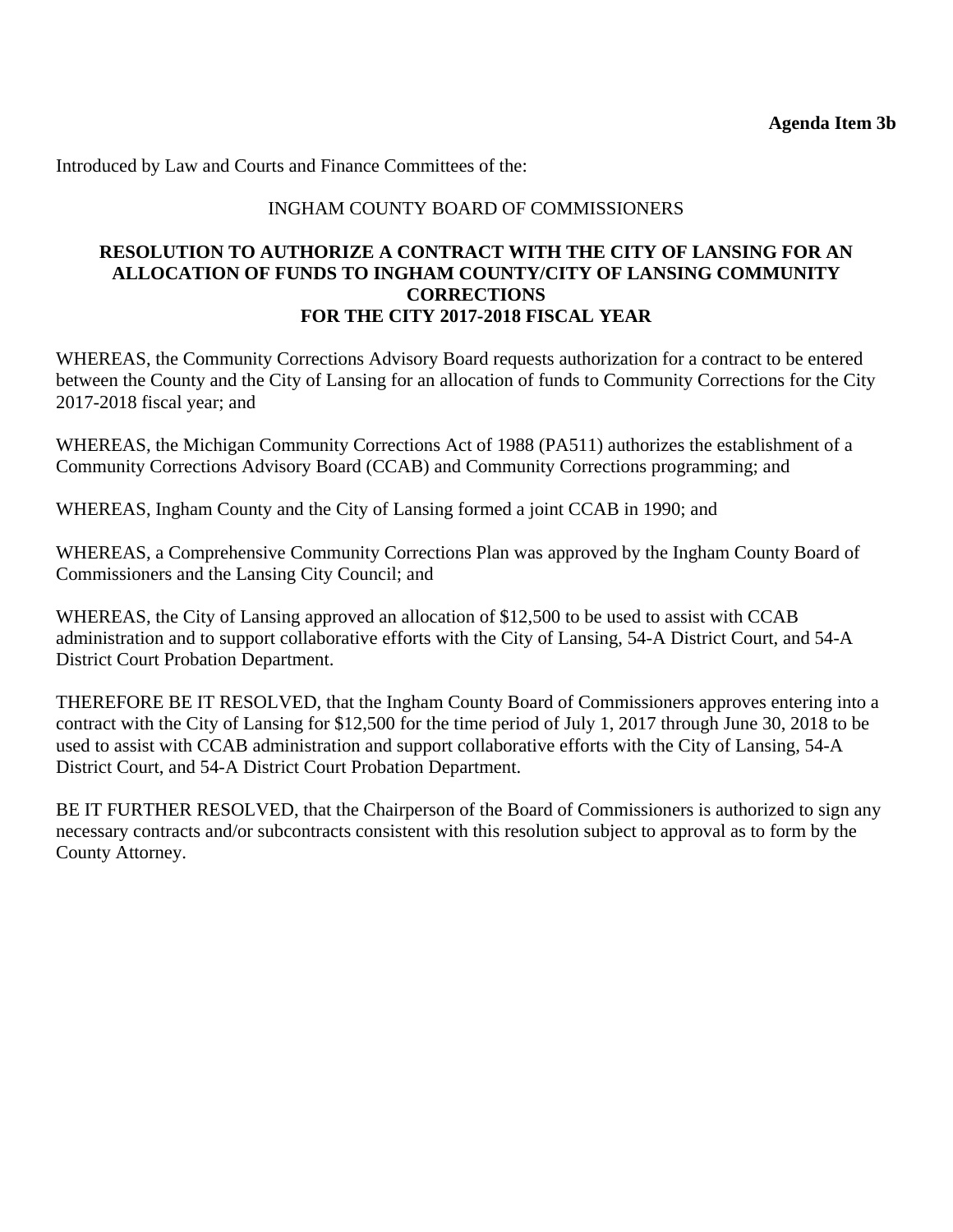### **Agenda Item 4**

<span id="page-21-0"></span>

| TO:             | Board of Commissioners and Law & Courts Committees                                                                              |
|-----------------|---------------------------------------------------------------------------------------------------------------------------------|
| <b>FROM:</b>    | John Dinon, Director – Ingham County Animal Control                                                                             |
| DATE:           | 31 October 2017                                                                                                                 |
| <b>SUBJECT:</b> | Resolution to honor Officer Caitlin Budzinski as the recipient of the<br>2017 Michigan Animal Control Officer of the Year Award |

For the meeting agendas of November 16 and 28, 2017

### **BACKGROUND**

Ingham County Animal Control Officer Caitlin Budzinski was selected as Michigan Animal Control Officer of the Year by the Michigan Association of Animal Control Officers at their annual conference in October for her outstanding work to enforce animal laws and protect animal welfare in Ingham County.

#### **ALTERNATIVES**

The BOC can choose not to honor ACO Budzinski for being named Michigan ACO of the year.

### **FINANCIAL IMPACT**

The cost to honor Officer Budzinski will be minimal - the cost of a framed certificate.

#### **OTHER CONSIDERATIONS**

Officer Budzinski is an exemplary County employee and a great asset to ICAC.

#### **RECOMMENDATION**

Based on the information presented, I respectfully recommend approval of the attached resolution to honor Officer Budzinski.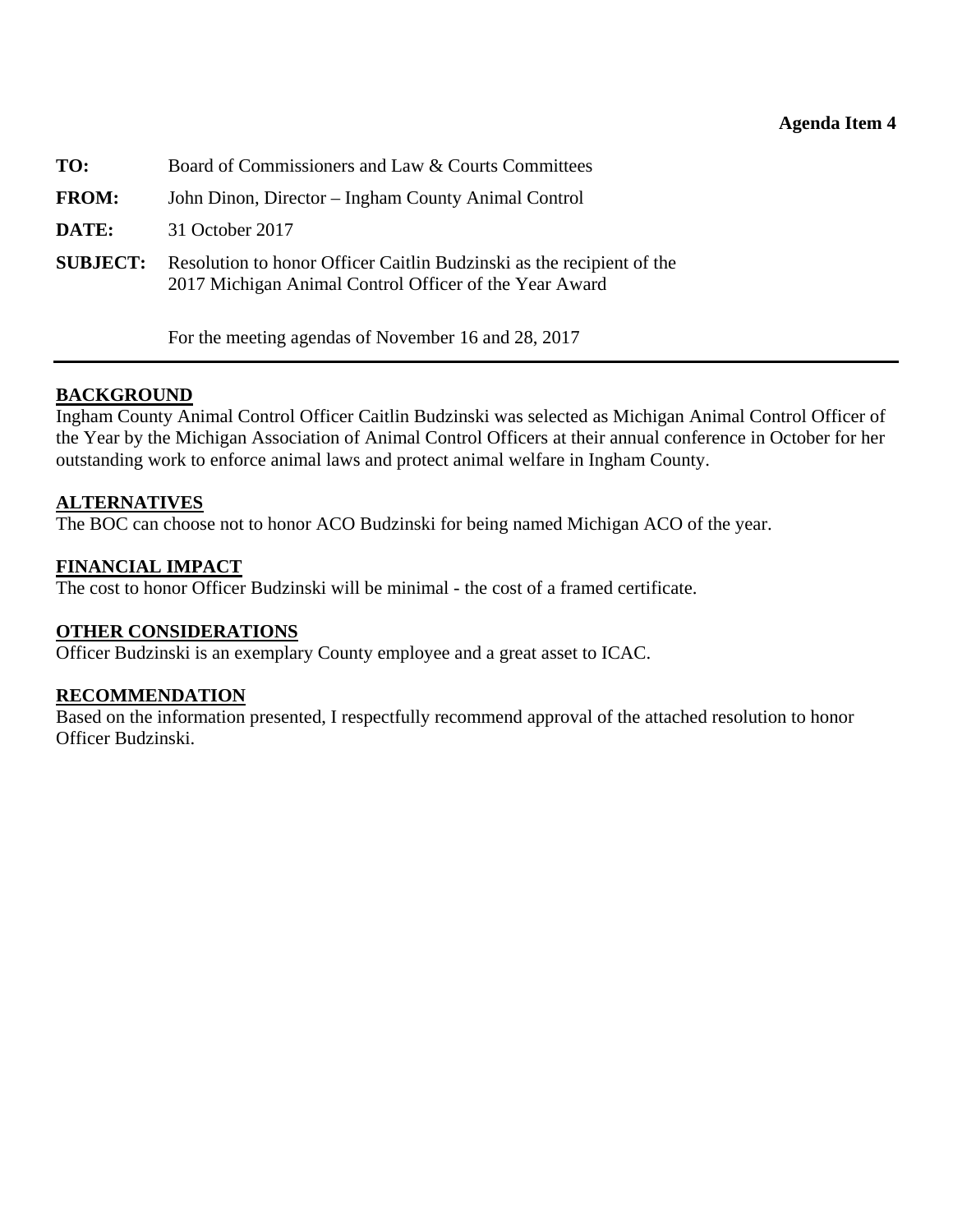Introduced by the Law & Courts Committee of the:

# INGHAM COUNTY BOARD OF COMMISSIONERS

# **RESOLUTION HONORING OFFICER CAITLIN BUDZINSKI AS THE RECIPIENT OF THE 2017 MICHIGAN ANIMAL CONTROL OFFICER OF THE YEAR AWARD**

WHEREAS, Animal Control Officer Caitlin Budzinski has been an Ingham County Animal Control Officer since April 2014; and

WHEREAS, Animal Control Officer Budzinski is the recipient of the 2017 Michigan Animal Control Officer of the Year Award and was selected from nominees from across the state; and

WHEREAS, one award is given annually by the Michigan Association of Animal Control Officers (MAACO) to the Animal Control Officer who has demonstrated outstanding efforts in the field of animal control work; and

WHEREAS, Animal Control Officer Budzinski was nominated due to her exceptional performance in the field of animal control work, her thorough investigations, and outstanding support or criminal prosecutions and her exemplary work ethic; and

WHEREAS, Animal Control Officer Budzinski consistently does an outstanding job enforcing animal laws and protecting animal welfare in Ingham County.

THEREFORE BE IT RESOLVED, that the Ingham County Board of Commissioners hereby honors Animal Control Officer Caitlin Budzinski as the 2017 recipient of the Michigan Animal Control Officer of the Year Award; the Board sincerely appreciates the contributions she has made to the citizens of Ingham County and congratulates Officer Budzinski on receiving this prestigious award.